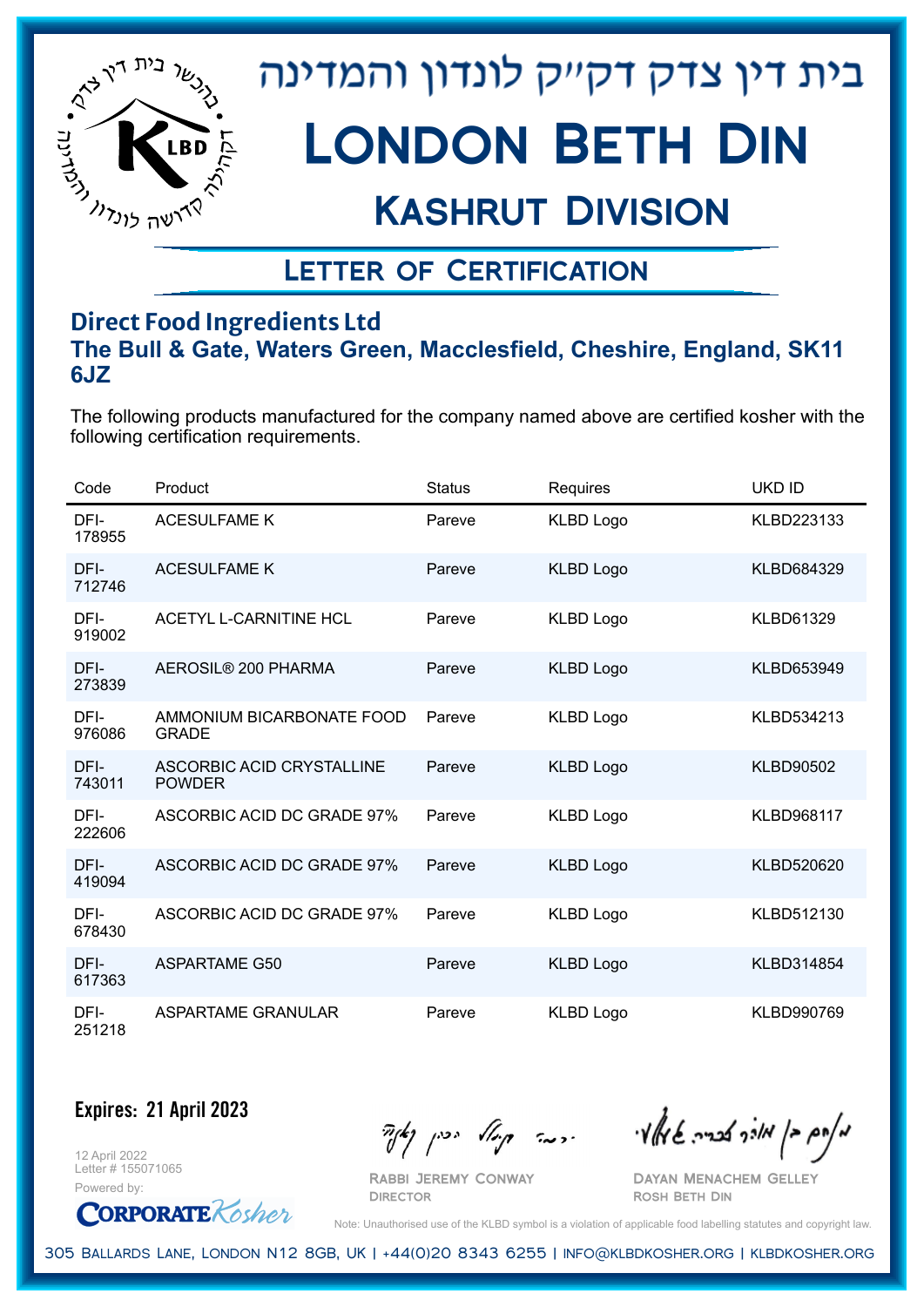

## Kashrut Division

## Letter of Certification

### **Direct Food Ingredients Ltd The Bull & Gate, Waters Green, Macclesfield, Cheshire, England, SK11 6JZ**

The following products manufactured for the company named above are certified kosher with the following certification requirements.

| Code           | Product                                      | <b>Status</b> | Requires               | <b>UKD ID</b>    |
|----------------|----------------------------------------------|---------------|------------------------|------------------|
| DFI-<br>252590 | <b>ASPARTAME GRANULAR</b>                    | Pareve        | <b>KLBD Logo</b>       | KLBD296560       |
| DFI-<br>421503 | ASPARTAME GRANULAR                           | Pareve        | <b>KLBD Logo</b>       | KLBD546270       |
| DFI-<br>430380 | ASPARTAME GRANULAR                           | Pareve        | <b>KLBD Logo</b>       | KLBD762836       |
| DFI-<br>642381 | <b>BCAA INSTANT 2:1:1 FERMENTED</b>          | Pareve        | <b>KLBD Logo</b>       | KLBD730793       |
| DFI-<br>343667 | <b>BETA ALANINE</b>                          | Pareve        | <b>KLBD Logo</b>       | KLBD818592       |
| DFI-<br>556738 | <b>BETA CAROTENE 1% CWS</b><br><b>POWDER</b> | Pareve        | <b>KLBD Logo</b>       | KLBD925410       |
| DFI-<br>857608 | <b>BETAINE HCL</b>                           | Pareve        | <b>KLBD Logo</b>       | KLBD396667       |
| DFI-<br>615528 | <b>BURNT SUGAR POWDER</b>                    | Pareve        | <b>KLBD Logo</b>       | <b>KLBD53393</b> |
| DFI-<br>716254 | <b>BUTTERMILK POWDER</b>                     | Dairy         | <b>KLBD Dairy Logo</b> | KLBD682843       |
| DFI-<br>155232 | CAFFEINE ANHYDROUS POWDER                    | Pareve        | <b>KLBD Logo</b>       | KLBD439184       |
| DFI-<br>336232 | CAFFEINE ANHYDROUS POWDER                    | Pareve        | <b>KLBD Logo</b>       | KLBD830049       |

**Expires: 21 April 2023**

12 April 2022 Letter # 155071065



 $\mathcal{H}_{\mathcal{C}}$   $\mathcal{H}_{\mathcal{C}}$   $\mathcal{H}_{\mathcal{C}}$   $\mathcal{H}_{\mathcal{C}}$   $\mathcal{H}_{\mathcal{C}}$   $\mathcal{H}_{\mathcal{C}}$   $\mathcal{H}_{\mathcal{C}}$   $\mathcal{H}_{\mathcal{C}}$   $\mathcal{H}_{\mathcal{C}}$   $\mathcal{H}_{\mathcal{C}}$   $\mathcal{H}_{\mathcal{C}}$   $\mathcal{H}_{\mathcal{C}}$ 

Rabbi Jeremy Conway **DIRECTOR** 

Dayan Menachem Gelley Rosh Beth Din

Note: Unauthorised use of the KLBD symbol is a violation of applicable food labelling statutes and copyright law.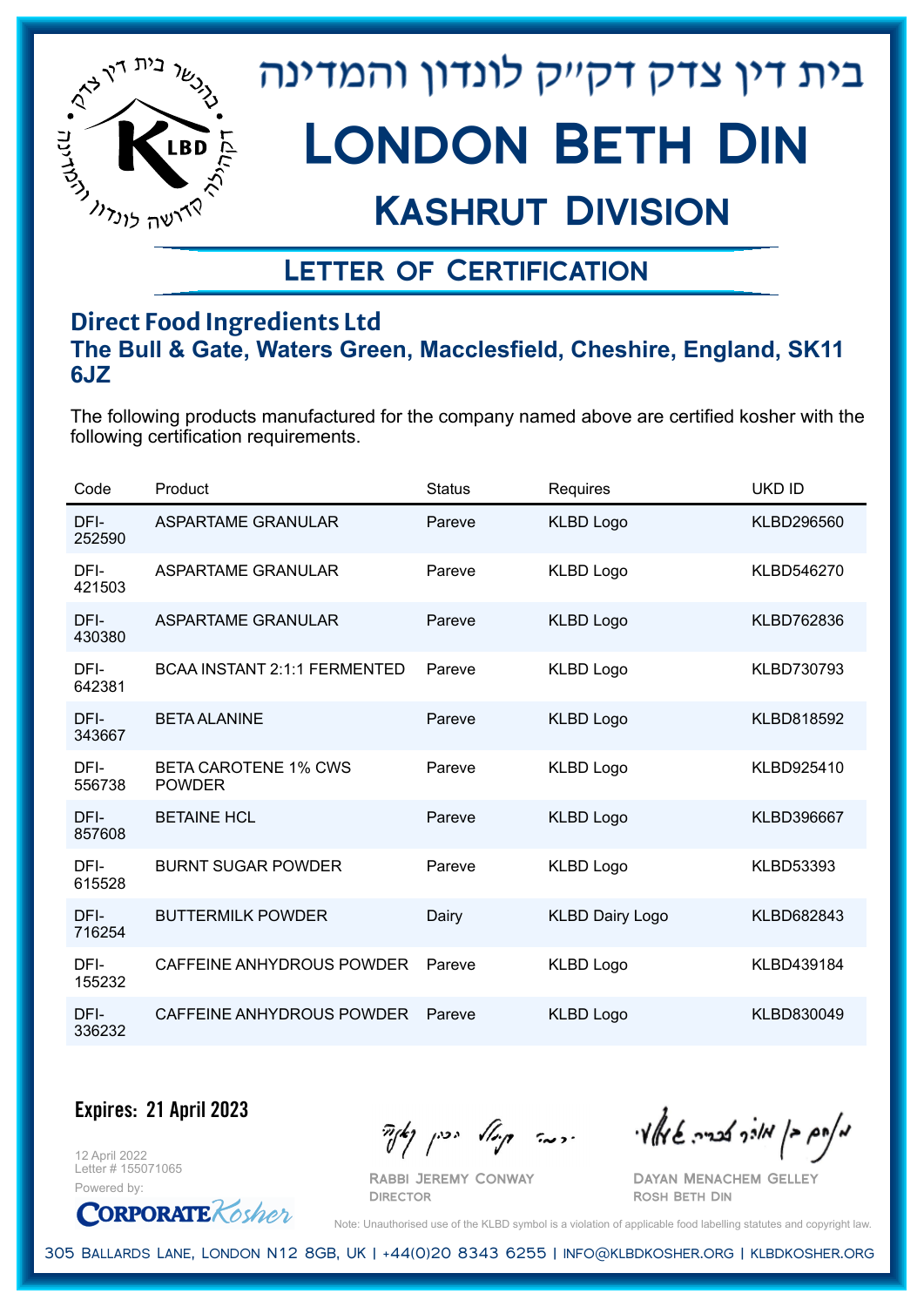

## Kashrut Division

## Letter of Certification

### **Direct Food Ingredients Ltd The Bull & Gate, Waters Green, Macclesfield, Cheshire, England, SK11 6JZ**

The following products manufactured for the company named above are certified kosher with the following certification requirements.

| Code           | Product                                               | <b>Status</b> | Requires               | UKD ID            |
|----------------|-------------------------------------------------------|---------------|------------------------|-------------------|
| DFI-<br>391269 | CAFFEINE ANHYDROUS POWDER                             | Pareve        | <b>KLBD Logo</b>       | KLBD530375        |
| DFI-<br>992418 | CAFFEINE ANHYDROUS POWDER                             | Pareve        | <b>KLBD Logo</b>       | KLBD839010        |
| DFI-<br>625693 | <b>CALCIUM ASCORBATE</b>                              | Pareve        | <b>KLBD Logo</b>       | KLBD242805        |
| DFI-<br>448644 | <b>CALCIUM ASCORBATE</b><br><b>CRYSTALLINE POWDER</b> | Pareve        | <b>KLBD Logo</b>       | KLBD708464        |
| DFI-<br>324454 | <b>CALCIUM ASCORBATE DC 97%</b>                       | Pareve        | <b>KLBD Logo</b>       | <b>KLBD487935</b> |
| DFI-<br>776716 | <b>CALCIUM CARBONATE DC</b>                           | Pareve        | <b>KLBD Logo</b>       | <b>KLBD771104</b> |
| DFI-<br>874662 | CALCIUM CARBONATE DC                                  | Pareve        | <b>KLBD Logo</b>       | KLBD683119        |
| DFI-<br>726566 | <b>CALCIUM CASEINATE</b>                              | Dairy         | <b>KLBD Dairy Logo</b> | KLBD900986        |
| DFI-<br>447679 | <b>CALCIUM CHLORIDE PRILLS</b><br><b>FOOD GRADE</b>   | Pareve        | <b>KLBD Logo</b>       | <b>KLBD552548</b> |
| DFI-<br>481450 | CALCIUM LACTATE FOOD GRADE                            | Pareve        | <b>KLBD Logo</b>       | <b>KLBD68895</b>  |
| DFI-<br>177582 | CALCIUM PHOSPHATE BLEND AS<br>200                     | Pareve        | <b>KLBD Logo</b>       | KLBD414058        |

**Expires: 21 April 2023**

12 April 2022 Letter # 155071065 Powered by:

**CORPORATE** Kosher

Rabbi Jeremy Conway

 $\mathcal{H}_{\mathcal{C}}$   $\mathcal{H}_{\mathcal{C}}$   $\mathcal{H}_{\mathcal{C}}$   $\mathcal{H}_{\mathcal{C}}$   $\mathcal{H}_{\mathcal{C}}$   $\mathcal{H}_{\mathcal{C}}$   $\mathcal{H}_{\mathcal{C}}$   $\mathcal{H}_{\mathcal{C}}$   $\mathcal{H}_{\mathcal{C}}$   $\mathcal{H}_{\mathcal{C}}$   $\mathcal{H}_{\mathcal{C}}$   $\mathcal{H}_{\mathcal{C}}$ 

Dayan Menachem Gelley Rosh Beth Din

Note: Unauthorised use of the KLBD symbol is a violation of applicable food labelling statutes and copyright law.

305 Ballards Lane, London N12 8GB, UK | +44(0)20 8343 6255 | info@klbdkosher.org | klbdkosher.org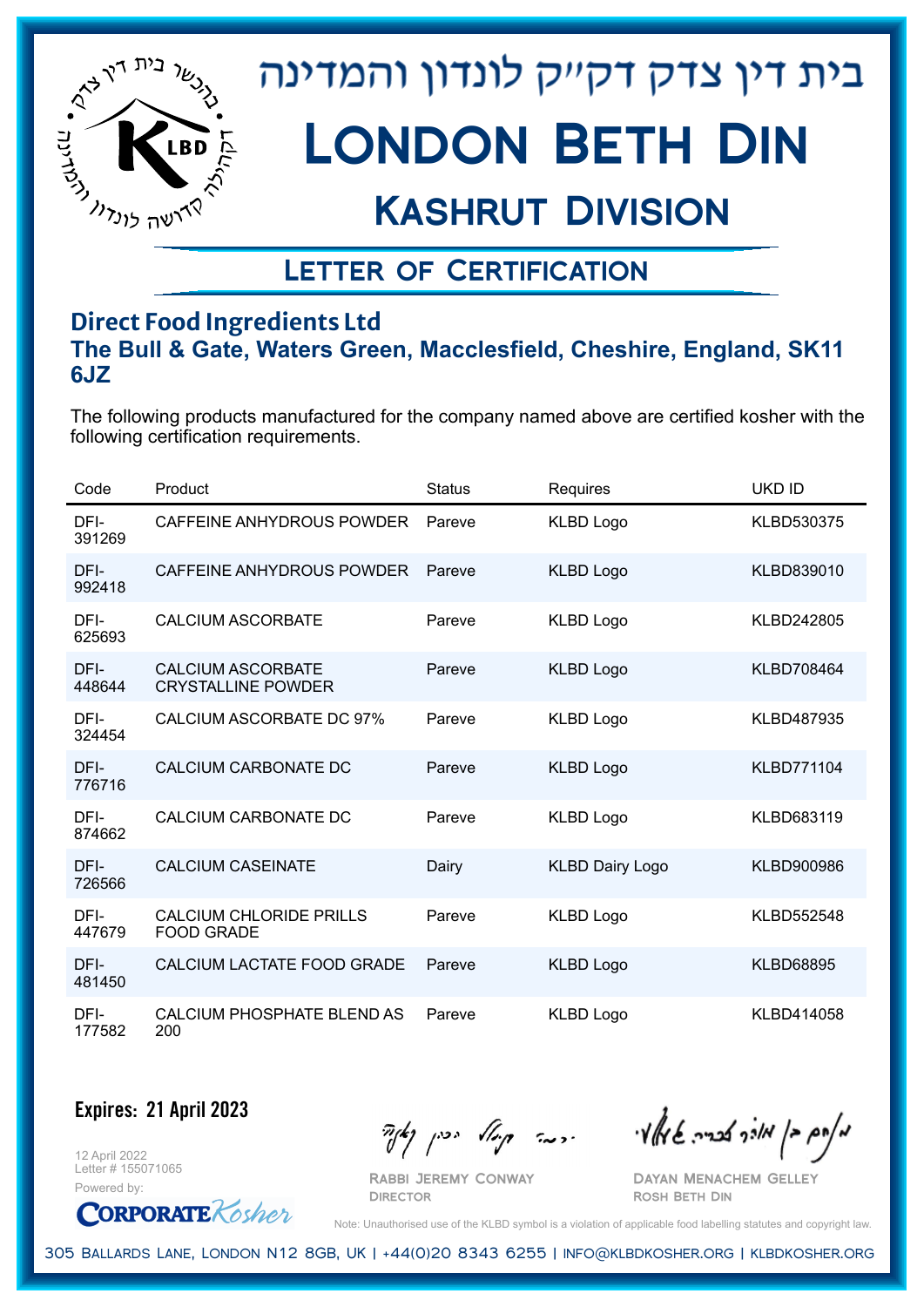

## Kashrut Division

### Letter of Certification

### **Direct Food Ingredients Ltd The Bull & Gate, Waters Green, Macclesfield, Cheshire, England, SK11 6JZ**

The following products manufactured for the company named above are certified kosher with the following certification requirements.

| Code           | Product                                            | <b>Status</b> | <b>Requires</b>  | <b>UKD ID</b>     |
|----------------|----------------------------------------------------|---------------|------------------|-------------------|
| DFI-<br>872350 | <b>CAPRIC TRIGLYCERIDE MIGLYOL</b><br>812N (F)     | Pareve        | <b>KLBD Logo</b> | KLBD690322        |
| DFI-<br>333876 | <b>CARAMEL COLOUR POWDER 642</b>                   | Pareve        | <b>KLBD Logo</b> | <b>KLBD70625</b>  |
| DFI-<br>419390 | <b>CAROB POWDER 5</b>                              | Pareve        | <b>KLBD Logo</b> | KLBD547903        |
| DFI-<br>314882 | CARRAGEENAN 403-3 (LUXARA)                         | Pareve        | <b>KLBD Logo</b> | KLBD782058        |
| DFI-<br>479551 | <b>CASTER SUGAR</b>                                | Pareve        | <b>KLBD Logo</b> | <b>KLBD52891</b>  |
| DFI-<br>490821 | CITIRC ACID MONOHYDRATE<br><b>FINE GRANULAR</b>    | Pareve        | <b>KLBD Logo</b> | <b>KLBD425822</b> |
| DFI-<br>059255 | CITRIC ACID ANHYDROUS 12-40<br><b>MESH</b>         | Pareve        | <b>KLBD Logo</b> | KLBD621998        |
| DFI-<br>486915 | CITRIC ACID ANHYDROUS 30-100<br><b>MESH</b>        | Pareve        | <b>KLBD Logo</b> | KLBD603595        |
| DFI-<br>834984 | CITRIC ACID ANHYDROUS 30-100<br><b>MESH POWDER</b> | Pareve        | <b>KLBD Logo</b> | KLBD324550        |
| DFI-<br>183531 | CITRIC ACID ANHYDROUS<br>CRYSTALS 12-40 MESH       | Pareve        | <b>KLBD Logo</b> | KLBD436978        |
| DFI-<br>209218 | CITRIC ACID ANHYDROUS FINE<br><b>GRANULAR 51N</b>  | Pareve        | <b>KLBD Logo</b> | <b>KLBD588485</b> |

#### **Expires: 21 April 2023**

12 April 2022 Letter # 155071065



Rabbi Jeremy Conway

 $\frac{1}{2}$ אלה אברה שיאלי ווינדי שיאלי וואדו בין קיצו

Dayan Menachem Gelley Rosh Beth Din

Note: Unauthorised use of the KLBD symbol is a violation of applicable food labelling statutes and copyright law.

305 Ballards Lane, London N12 8GB, UK | +44(0)20 8343 6255 | info@klbdkosher.org | klbdkosher.org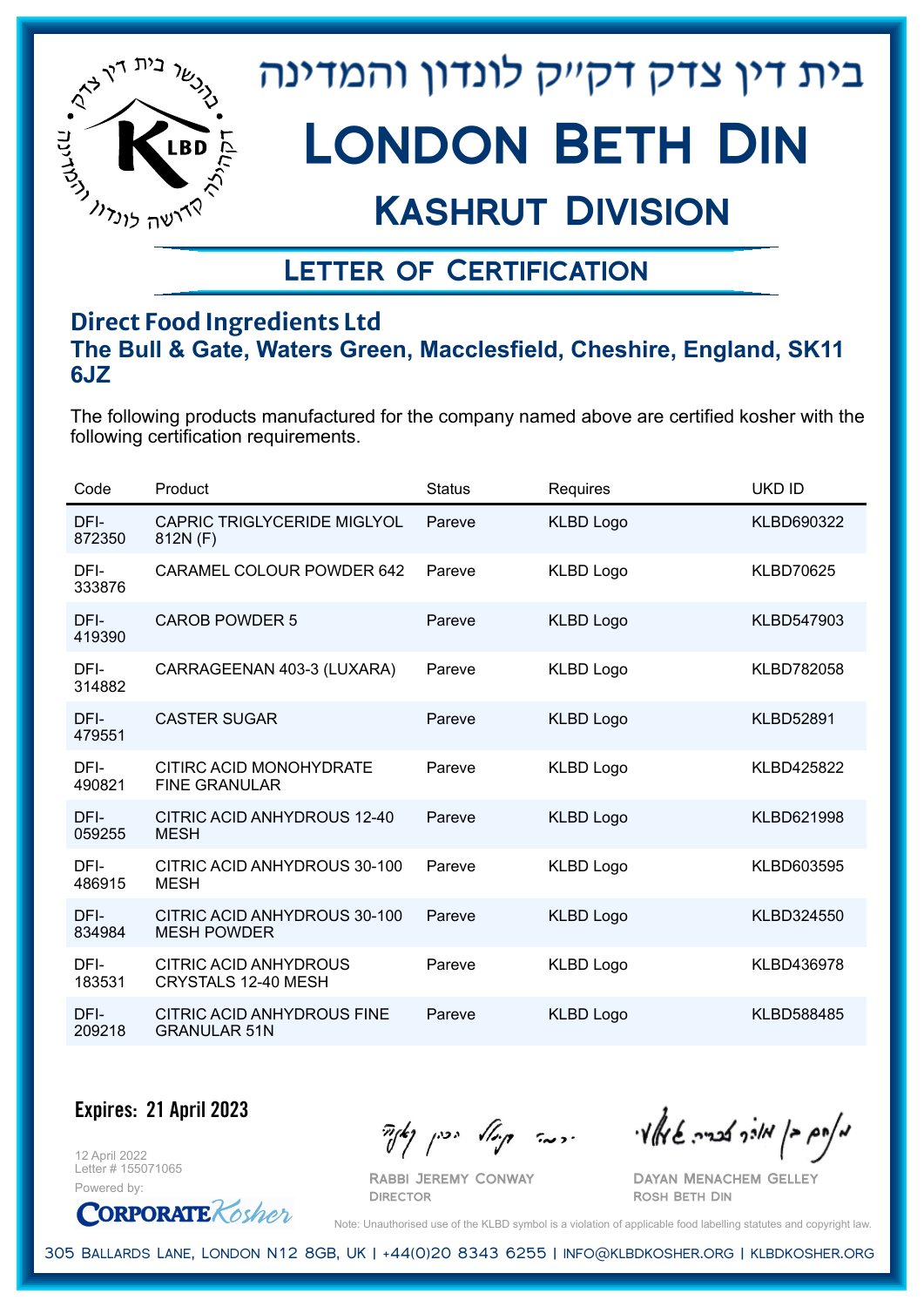

## Kashrut Division

## Letter of Certification

### **Direct Food Ingredients Ltd The Bull & Gate, Waters Green, Macclesfield, Cheshire, England, SK11 6JZ**

The following products manufactured for the company named above are certified kosher with the following certification requirements.

| Code           | Product                                                                     | <b>Status</b> | Requires         | UKD ID            |
|----------------|-----------------------------------------------------------------------------|---------------|------------------|-------------------|
| DFI-<br>521854 | CITRIC ACID MONOHDYRATE<br><b>FINE GRANULAR</b>                             | Pareve        | <b>KLBD Logo</b> | KLBD897957        |
| DFI-<br>309705 | CITRIC ACID MONOHYDRATE 8-80<br><b>MESH</b>                                 | Pareve        | <b>KLBD Logo</b> | KLBD742176        |
| DFI-<br>044908 | <b>CMC PODER 4000-5000 CPS</b>                                              | Pareve        | <b>KLBD Logo</b> | KLBD389453        |
| DFI-<br>344411 | COCOA POWDER PV3                                                            | Pareve        | <b>KLBD Logo</b> | KLBD376295        |
| DFI-<br>217148 | <b>CREAM OF TARTAR E336</b>                                                 | Pareve        | <b>KLBD Logo</b> | KLBD906049        |
| DFI-<br>103252 | <b>CREATINE MONOHYDRATE</b><br><b>CRYSTALLINE POWDER 200</b><br><b>MESH</b> | Pareve        | <b>KLBD Logo</b> | KLBD494309        |
| DFI-<br>463593 | <b>CREATINE MONOHYDRATE</b><br>POWDER 200 MESH                              | Pareve        | <b>KLBD Logo</b> | KLBD331773        |
| DFI-<br>753825 | <b>CROSCARMELLOSE SODIUM</b>                                                | Pareve        | <b>KLBD Logo</b> | <b>KLBD982796</b> |
| DFI-<br>361740 | <b>D-ASPARTIC ACID</b>                                                      | Pareve        | <b>KLBD Logo</b> | KLBD567953        |
| DFI-<br>826777 | <b>D-ASPARTIC ACID</b>                                                      | Pareve        | <b>KLBD Logo</b> | <b>KLBD48733</b>  |
| DFI-<br>254515 | <b>D-BIOTIN</b>                                                             | Pareve        | <b>KLBD Logo</b> | KLBD199436        |

#### **Expires: 21 April 2023**

12 April 2022 Letter # 155071065 Powered by:

**CORPORATE** Kosher

Rabbi Jeremy Conway

**DIRECTOR** 

 $\mathcal{H}_{\mathcal{C}}$   $\mathcal{H}_{\mathcal{C}}$   $\mathcal{H}_{\mathcal{C}}$   $\mathcal{H}_{\mathcal{C}}$   $\mathcal{H}_{\mathcal{C}}$   $\mathcal{H}_{\mathcal{C}}$   $\mathcal{H}_{\mathcal{C}}$   $\mathcal{H}_{\mathcal{C}}$   $\mathcal{H}_{\mathcal{C}}$   $\mathcal{H}_{\mathcal{C}}$   $\mathcal{H}_{\mathcal{C}}$   $\mathcal{H}_{\mathcal{C}}$ 

Dayan Menachem Gelley Rosh Beth Din

Note: Unauthorised use of the KLBD symbol is a violation of applicable food labelling statutes and copyright law.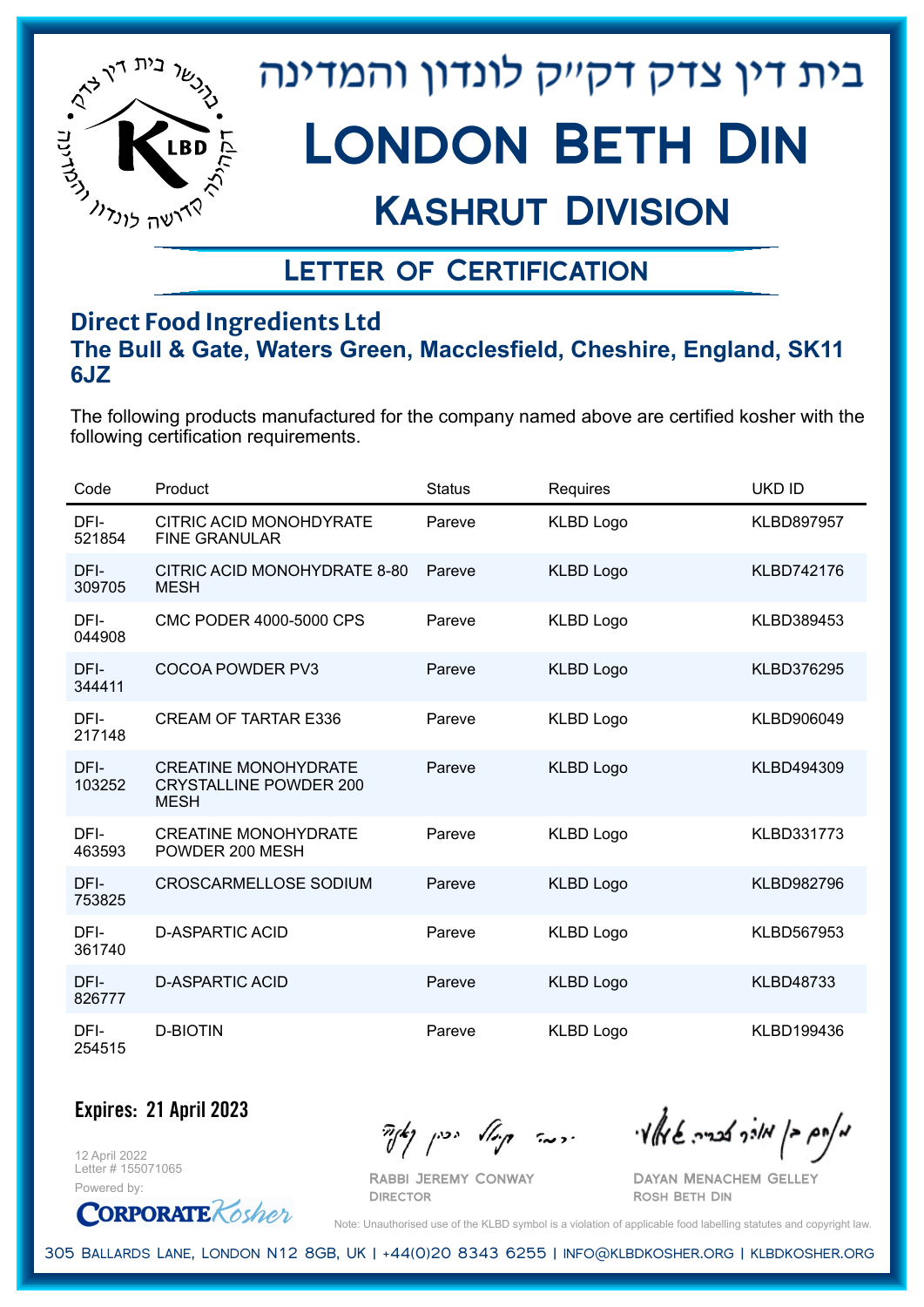

## Kashrut Division

## Letter of Certification

### **Direct Food Ingredients Ltd The Bull & Gate, Waters Green, Macclesfield, Cheshire, England, SK11 6JZ**

The following products manufactured for the company named above are certified kosher with the following certification requirements.

| Code           | Product                                                      | <b>Status</b> | Requires         | UKD ID            |
|----------------|--------------------------------------------------------------|---------------|------------------|-------------------|
| DFI-<br>584437 | <b>D-BIOTIN</b>                                              | Pareve        | <b>KLBD Logo</b> | KLBD992765        |
| DFI-<br>606524 | <b>D-BIOTIN</b>                                              | Pareve        | <b>KLBD Logo</b> | KLBD768185        |
| DFI-<br>541728 | D-GLUCURONOLACTONE<br><b>POWDER</b>                          | Pareve        | <b>KLBD Logo</b> | <b>KLBD988816</b> |
| DFI-<br>622459 | D-XYLOSE                                                     | Pareve        | <b>KLBD Logo</b> | KLBD102448        |
| DFI-<br>519276 | DEXTROSE ANHYDROUS 02402                                     | Pareve        | <b>KLBD Logo</b> | KLBD628514        |
| DFI-<br>526775 | <b>DEXTROSE ANHYDROUS</b><br><b>CRYSTALLINE POWDER</b>       | Pareve        | <b>KLBD Logo</b> | <b>KLBD713618</b> |
| DFI-<br>190210 | <b>DEXTROSE MONOHYDRATE</b>                                  | Pareve        | <b>KLBD Logo</b> | <b>KLBD296857</b> |
| DFI-<br>237092 | <b>DEXTROSE MONOHYDRATE</b><br><b>CRYSTALLINE POWDER</b>     | Pareve        | <b>KLBD Logo</b> | KLBD308308        |
| DFI-<br>584450 | <b>DEXTROSE MONOHYDRATE</b><br><b>CRYSTALLINE POWDER</b>     | Pareve        | <b>KLBD Logo</b> | KLBD188230        |
| DFI-<br>338867 | DIAMMONIUM PHOSPHATE FOOD<br><b>GRADE + TCP (ANTICAKING)</b> | Pareve        | <b>KLBD Logo</b> | KLBD956217        |
| DFI-<br>221973 | <b>DICALCIUM PHOSPHATE</b><br>DIHYDRATE GRANULAR (DC)        | Pareve        | <b>KLBD Logo</b> | KLBD562643        |

#### **Expires: 21 April 2023**

12 April 2022 Letter # 155071065



Rabbi Jeremy Conway

 $\frac{1}{2}$ אלה אברה שיאלי ווינדי שיאלי וואדו בין קיצו

Dayan Menachem Gelley Rosh Beth Din

Note: Unauthorised use of the KLBD symbol is a violation of applicable food labelling statutes and copyright law.

305 Ballards Lane, London N12 8GB, UK | +44(0)20 8343 6255 | info@klbdkosher.org | klbdkosher.org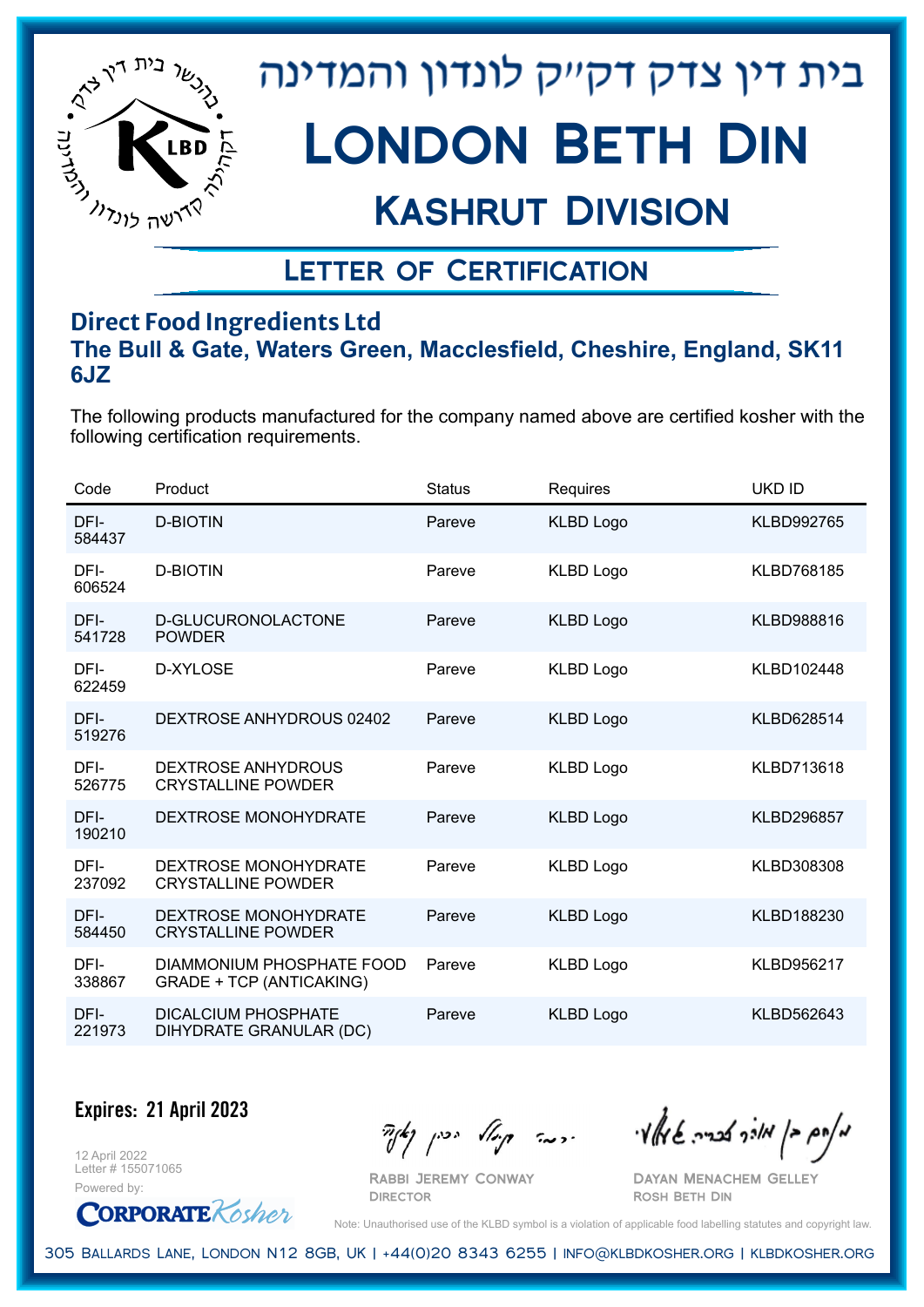

## Kashrut Division

## Letter of Certification

### **Direct Food Ingredients Ltd The Bull & Gate, Waters Green, Macclesfield, Cheshire, England, SK11 6JZ**

The following products manufactured for the company named above are certified kosher with the following certification requirements.

| Code           | Product                                               | <b>Status</b> | Requires         | UKD ID            |
|----------------|-------------------------------------------------------|---------------|------------------|-------------------|
| DFI-<br>451466 | <b>DICALCIUM PHOSPHATE</b><br>DIHYDRATE GRANULAR (DC) | Pareve        | <b>KLBD Logo</b> | KLBD441541        |
| DFI-<br>441397 | DISODIUM 5 INOSINATE (IMP)                            | Pareve        | <b>KLBD Logo</b> | <b>KLBD616904</b> |
| DFI-<br>472424 | DISODIUM 5 INOSINATE (IMP)                            | Pareve        | <b>KLBD Logo</b> | <b>KLBD248522</b> |
| DFI-<br>099140 | DL MALIC ACID 25-100 MESH                             | Pareve        | <b>KLBD Logo</b> | KLBD644961        |
| DFI-<br>668742 | <b>DL-CHOLINE BITARTARE</b>                           | Pareve        | <b>KLBD Logo</b> | KLBD754352        |
| DFI-<br>486595 | DL-MALIC ACID 12-100 MESH                             | Pareve        | <b>KLBD Logo</b> | <b>KLBD654181</b> |
| DFI-<br>352666 | DL-MALIC ACID GRANULAR                                | Pareve        | <b>KLBD Logo</b> | KLBD561289        |
| DFI-<br>818373 | <b>DL-METHIONINE</b>                                  | Pareve        | <b>KLBD Logo</b> | <b>KLBD559154</b> |
| DFI-<br>815499 | <b>DL-PHENYLALANINE</b>                               | Pareve        | <b>KLBD Logo</b> | <b>KLBD788717</b> |
| DFI-<br>660450 | ECHINACEA ROOT POWDER<br><b>FEED GRADE</b>            | Pareve        | <b>KLBD Logo</b> | <b>KLBD843892</b> |
| DFI-<br>349579 | <b>ERYTHRITOL 16952</b>                               | Pareve        | <b>KLBD Logo</b> | <b>KLBD959485</b> |

**Expires: 21 April 2023**

12 April 2022 Letter # 155071065 Powered by:

**CORPORATE** Kosher

Rabbi Jeremy Conway

**DIRECTOR** 

מאחם בן מורך אבריה שמאלי היה קיילא יכין קאין

Dayan Menachem Gelley Rosh Beth Din

Note: Unauthorised use of the KLBD symbol is a violation of applicable food labelling statutes and copyright law.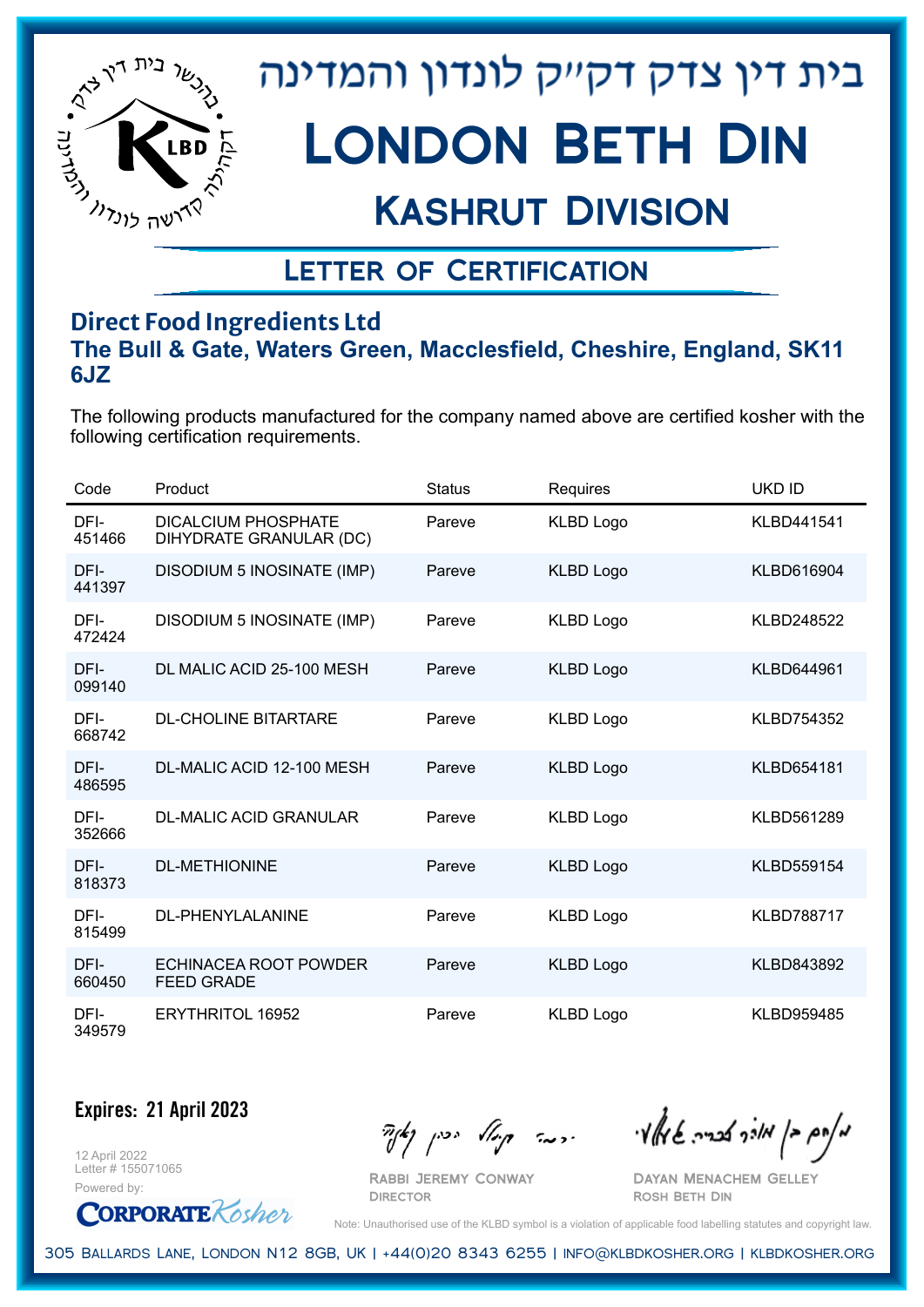

## Kashrut Division

## Letter of Certification

### **Direct Food Ingredients Ltd The Bull & Gate, Waters Green, Macclesfield, Cheshire, England, SK11 6JZ**

The following products manufactured for the company named above are certified kosher with the following certification requirements.

| Code           | Product                                      | <b>Status</b> | Requires         | <b>UKD ID</b>     |
|----------------|----------------------------------------------|---------------|------------------|-------------------|
| DFI-<br>175756 | <b>ERYTHRITOL FINE GRANULAR</b>              | Pareve        | <b>KLBD Logo</b> | <b>KLBD59779</b>  |
| DFI-<br>819839 | FERRIC AMMONIUM CITRATE RED<br><b>POWDER</b> | Pareve        | <b>KLBD Logo</b> | KLBD948329        |
| DFI-<br>939435 | <b>FRUCTOSE 99.5% CRYSTALS</b>               | Pareve        | <b>KLBD Logo</b> | KLBD116868        |
| DFI-<br>950661 | <b>FRUCTOSE 99.5% CRYSTALS</b>               | Pareve        | <b>KLBD Logo</b> | <b>KLBD69424</b>  |
| DFI-<br>914008 | <b>GLUCODRY SYRUP DRIED 385</b>              | Pareve        | <b>KLBD Logo</b> | KLBD152920        |
| DFI-<br>519359 | <b>GLUCONO DELTA LACTONE</b>                 | Pareve        | <b>KLBD Logo</b> | KLBD670272        |
| DFI-<br>886254 | <b>GLUCOSE SPRAY DRIED 210</b>               | Pareve        | <b>KLBD Logo</b> | KLBD934609        |
| DFI-<br>559633 | <b>GLUCOSE SYRUP</b>                         | Pareve        | <b>KLBD Logo</b> | KLBD43903         |
| DFI-<br>509832 | <b>GLUCOSE SYRUP DRIED 388</b>               | Pareve        | <b>KLBD Logo</b> | <b>KLBD558674</b> |
| DFI-<br>123632 | GLYCERINE 99.5% (IBC)                        | Pareve        | <b>KLBD Logo</b> | KLBD912790        |
| DFI-<br>224542 | <b>GLYCINE FG POWDER</b>                     | Pareve        | <b>KLBD Logo</b> | <b>KLBD334587</b> |

**Expires: 21 April 2023**

12 April 2022 Letter # 155071065



Rabbi Jeremy Conway

 $\mathcal{H}_{\mathcal{C}}$   $\mathcal{H}_{\mathcal{C}}$   $\mathcal{H}_{\mathcal{C}}$   $\mathcal{H}_{\mathcal{C}}$   $\mathcal{H}_{\mathcal{C}}$   $\mathcal{H}_{\mathcal{C}}$   $\mathcal{H}_{\mathcal{C}}$   $\mathcal{H}_{\mathcal{C}}$   $\mathcal{H}_{\mathcal{C}}$   $\mathcal{H}_{\mathcal{C}}$   $\mathcal{H}_{\mathcal{C}}$   $\mathcal{H}_{\mathcal{C}}$ 

Dayan Menachem Gelley Rosh Beth Din

Note: Unauthorised use of the KLBD symbol is a violation of applicable food labelling statutes and copyright law.

305 Ballards Lane, London N12 8GB, UK | +44(0)20 8343 6255 | info@klbdkosher.org | klbdkosher.org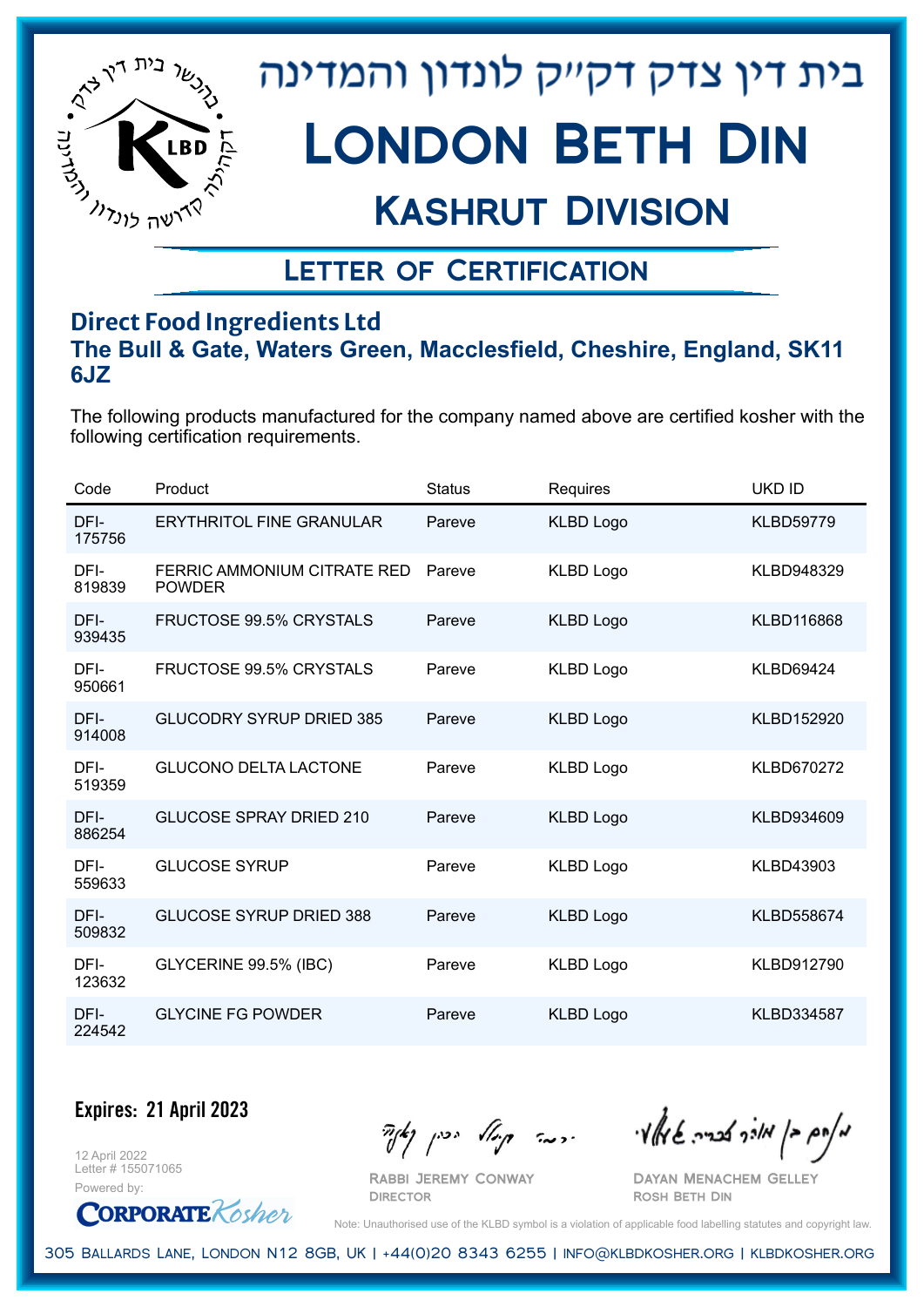

## Kashrut Division

## Letter of Certification

### **Direct Food Ingredients Ltd The Bull & Gate, Waters Green, Macclesfield, Cheshire, England, SK11 6JZ**

The following products manufactured for the company named above are certified kosher with the following certification requirements.

| Code           | Product                      | <b>Status</b> | Requires         | UKD ID            |
|----------------|------------------------------|---------------|------------------|-------------------|
| DFI-<br>335673 | <b>GLYCINE FG POWDER</b>     | Pareve        | <b>KLBD Logo</b> | KLBD598183        |
| DFI-<br>708149 | <b>GLYCINE FG POWDER</b>     | Pareve        | <b>KLBD Logo</b> | KLBD863734        |
| DFI-<br>568177 | <b>GRANULATED SUGAR</b>      | Pareve        | <b>KLBD Logo</b> | KLBD656775        |
| DFI-<br>314992 | <b>GREEN TEA 95%</b>         | Pareve        | <b>KLBD Logo</b> | KLBD240144        |
| DFI-<br>546335 | <b>GREEN TEA EXTRACT 40%</b> | Pareve        | <b>KLBD Logo</b> | <b>KLBD57335</b>  |
| DFI-<br>932030 | <b>GREEN TEA EXTRACT 40%</b> | Pareve        | <b>KLBD Logo</b> | <b>KLBD178980</b> |
| DFI-<br>712344 | <b>GUAR GUM 200-3500 CPS</b> | Pareve        | <b>KLBD Logo</b> | KLBD291848        |
| DFI-<br>652888 | GUAR GUM 200-3500 FG POWDER  | Pareve        | <b>KLBD Logo</b> | KLBD485261        |
| DFI-<br>165479 | <b>GUAR GUM 200-5000 CPS</b> | Pareve        | <b>KLBD Logo</b> | KLBD680580        |
| DFI-<br>407880 | <b>GUAR GUM 200-5000 CPS</b> | Pareve        | <b>KLBD Logo</b> | KLBD607760        |
| DFI-<br>591765 | <b>GUM ACACIA POWDER</b>     | Pareve        | <b>KLBD Logo</b> | KLBD653426        |

**Expires: 21 April 2023**

12 April 2022 Letter # 155071065



Rabbi Jeremy Conway

מאחם בן מורך אבריה שמאלי היה קיילא יכין קאין

Dayan Menachem Gelley Rosh Beth Din

Note: Unauthorised use of the KLBD symbol is a violation of applicable food labelling statutes and copyright law.

305 Ballards Lane, London N12 8GB, UK | +44(0)20 8343 6255 | info@klbdkosher.org | klbdkosher.org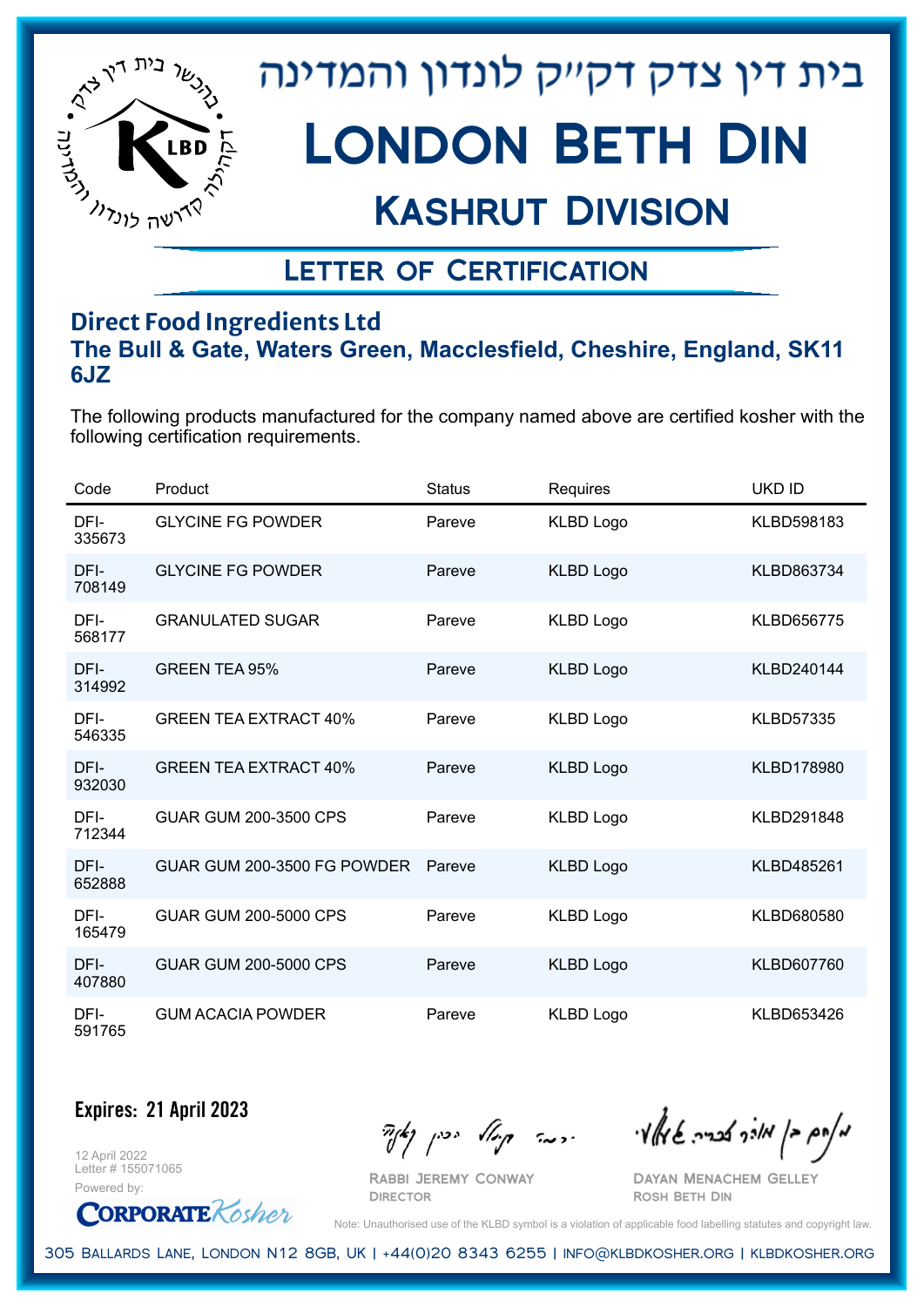

## Kashrut Division

## Letter of Certification

### **Direct Food Ingredients Ltd The Bull & Gate, Waters Green, Macclesfield, Cheshire, England, SK11 6JZ**

The following products manufactured for the company named above are certified kosher with the following certification requirements.

| Code           | Product                             | <b>Status</b> | Requires         | <b>UKD ID</b>     |
|----------------|-------------------------------------|---------------|------------------|-------------------|
| DFI-<br>077350 | <b>HMPC 60HD5 (E5)</b>              | Pareve        | <b>KLBD Logo</b> | KLBD424591        |
| DFI-<br>075132 | <b>HONEY POWDER K14281</b>          | Pareve        | <b>KLBD Logo</b> | KLBD913606        |
| DFI-<br>093614 | HPMC 75HD4000 (K4M)                 | Pareve        | <b>KLBD Logo</b> | KLBD380579        |
| DFI-<br>719161 | <b>1 &amp; G CRYSTALLINE POWDER</b> | Pareve        | <b>KLBD Logo</b> | KLBD676232        |
| DFI-<br>207752 | <b>IMWITOR 491</b>                  | Pareve        | <b>KLBD Logo</b> | KLBD290070        |
| DFI-<br>541632 | <b>INOSITOL POWDER</b>              | Pareve        | <b>KLBD Logo</b> | KLBD103000        |
| DFI-<br>591238 | <b>INULIN FIBRE INSTANT</b>         | Pareve        | <b>KLBD Logo</b> | KLBD710442        |
| DFI-<br>442057 | <b>ISOMALT CRYSTALLINE 16506</b>    | Pareve        | <b>KLBD Logo</b> | KLBD257786        |
| DFI-<br>565449 | L(+)-DMAE BITARTRATE                | Pareve        | <b>KLBD Logo</b> | <b>KLBD33235</b>  |
| DFI-<br>214011 | <b>L-ARGININE BASE</b>              | Pareve        | <b>KLBD Logo</b> | <b>KLBD63548</b>  |
| DFI-<br>517146 | <b>L-ARGININE HCL</b>               | Pareve        | <b>KLBD Logo</b> | <b>KLBD567298</b> |

**Expires: 21 April 2023**

12 April 2022 Letter # 155071065

Powered by: **CORPORATE** Kosher

Rabbi Jeremy Conway

 $\mathcal{H}_{\mathcal{C}}$   $\mathcal{H}_{\mathcal{C}}$   $\mathcal{H}_{\mathcal{C}}$   $\mathcal{H}_{\mathcal{C}}$   $\mathcal{H}_{\mathcal{C}}$   $\mathcal{H}_{\mathcal{C}}$   $\mathcal{H}_{\mathcal{C}}$   $\mathcal{H}_{\mathcal{C}}$   $\mathcal{H}_{\mathcal{C}}$   $\mathcal{H}_{\mathcal{C}}$   $\mathcal{H}_{\mathcal{C}}$   $\mathcal{H}_{\mathcal{C}}$ 

Dayan Menachem Gelley Rosh Beth Din

Note: Unauthorised use of the KLBD symbol is a violation of applicable food labelling statutes and copyright law.

305 Ballards Lane, London N12 8GB, UK | +44(0)20 8343 6255 | info@klbdkosher.org | klbdkosher.org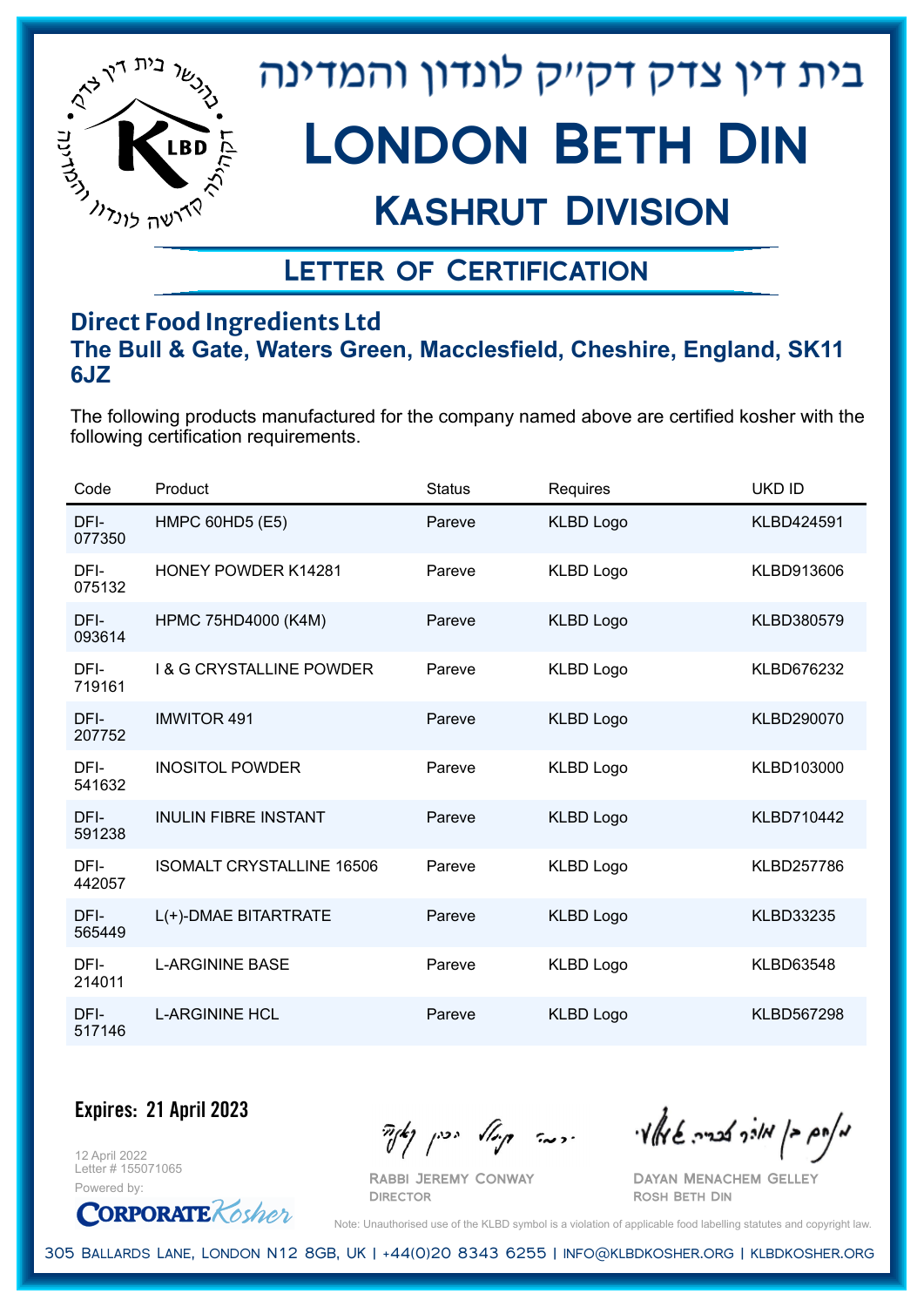

## Kashrut Division

### Letter of Certification

### **Direct Food Ingredients Ltd The Bull & Gate, Waters Green, Macclesfield, Cheshire, England, SK11 6JZ**

The following products manufactured for the company named above are certified kosher with the following certification requirements.

| Code           | Product                                          | <b>Status</b> | <b>Requires</b>  | <b>UKD ID</b>     |
|----------------|--------------------------------------------------|---------------|------------------|-------------------|
| DFI-<br>476318 | <b>L-CARNITINE BASE</b>                          | Pareve        | <b>KLBD Logo</b> | KLBD453101        |
| DFI-<br>144810 | <b>L-CARNITINE L-TARTRATE</b>                    | Pareve        | <b>KLBD Logo</b> | <b>KLBD757877</b> |
| DFI-<br>412424 | L-CITRULLINE DL-MALATE 2:1<br><b>FERMENTED</b>   | Pareve        | <b>KLBD Logo</b> | KLBD651345        |
| DFI-<br>470737 | L-CITRULLINE-DL-MALATE 2:1                       | Pareve        | <b>KLBD Logo</b> | <b>KLBD8069</b>   |
| DFI-<br>903211 | L-CITRULLINE-DL-MALATE 2:1<br><b>FERMENTED</b>   | Pareve        | <b>KLBD Logo</b> | KLBD687073        |
| DFI-<br>214988 | <b>L-CYSTEINE HCI MONOHYDRATE</b><br>(SYNTHETIC) | Pareve        | <b>KLBD Logo</b> | KLBD922664        |
| DFI-<br>724203 | <b>L-GLUTAMINE</b>                               | Pareve        | <b>KLBD Logo</b> | <b>KLBD596747</b> |
| DFI-<br>354699 | <b>L-GLUTAMINE POWDER</b>                        | Pareve        | <b>KLBD Logo</b> | KLBD957389        |
| DFI-<br>493309 | L-ISOLEUCINE - FERMENTATION<br><b>GRADE</b>      | Pareve        | <b>KLBD Logo</b> | KLBD242164        |
| DFI-<br>115310 | <b>L-LEUCINE INSTANT FERMENTED</b>               | Pareve        | <b>KLBD Logo</b> | KLBD152602        |
| DFI-<br>048881 | <b>L-LEUCINE POWDER FERMENTED</b>                | Pareve        | <b>KLBD Logo</b> | KLBD217546        |

**Expires: 21 April 2023**

12 April 2022 Letter # 155071065 Powered by:

**CORPORATE** Kosher

Rabbi Jeremy Conway

 $\mathcal{H}_{\mathcal{C}}$   $\mathcal{H}_{\mathcal{C}}$   $\mathcal{H}_{\mathcal{C}}$   $\mathcal{H}_{\mathcal{C}}$   $\mathcal{H}_{\mathcal{C}}$   $\mathcal{H}_{\mathcal{C}}$   $\mathcal{H}_{\mathcal{C}}$   $\mathcal{H}_{\mathcal{C}}$   $\mathcal{H}_{\mathcal{C}}$   $\mathcal{H}_{\mathcal{C}}$   $\mathcal{H}_{\mathcal{C}}$   $\mathcal{H}_{\mathcal{C}}$ 

Dayan Menachem Gelley Rosh Beth Din

Note: Unauthorised use of the KLBD symbol is a violation of applicable food labelling statutes and copyright law.

305 Ballards Lane, London N12 8GB, UK | +44(0)20 8343 6255 | info@klbdkosher.org | klbdkosher.org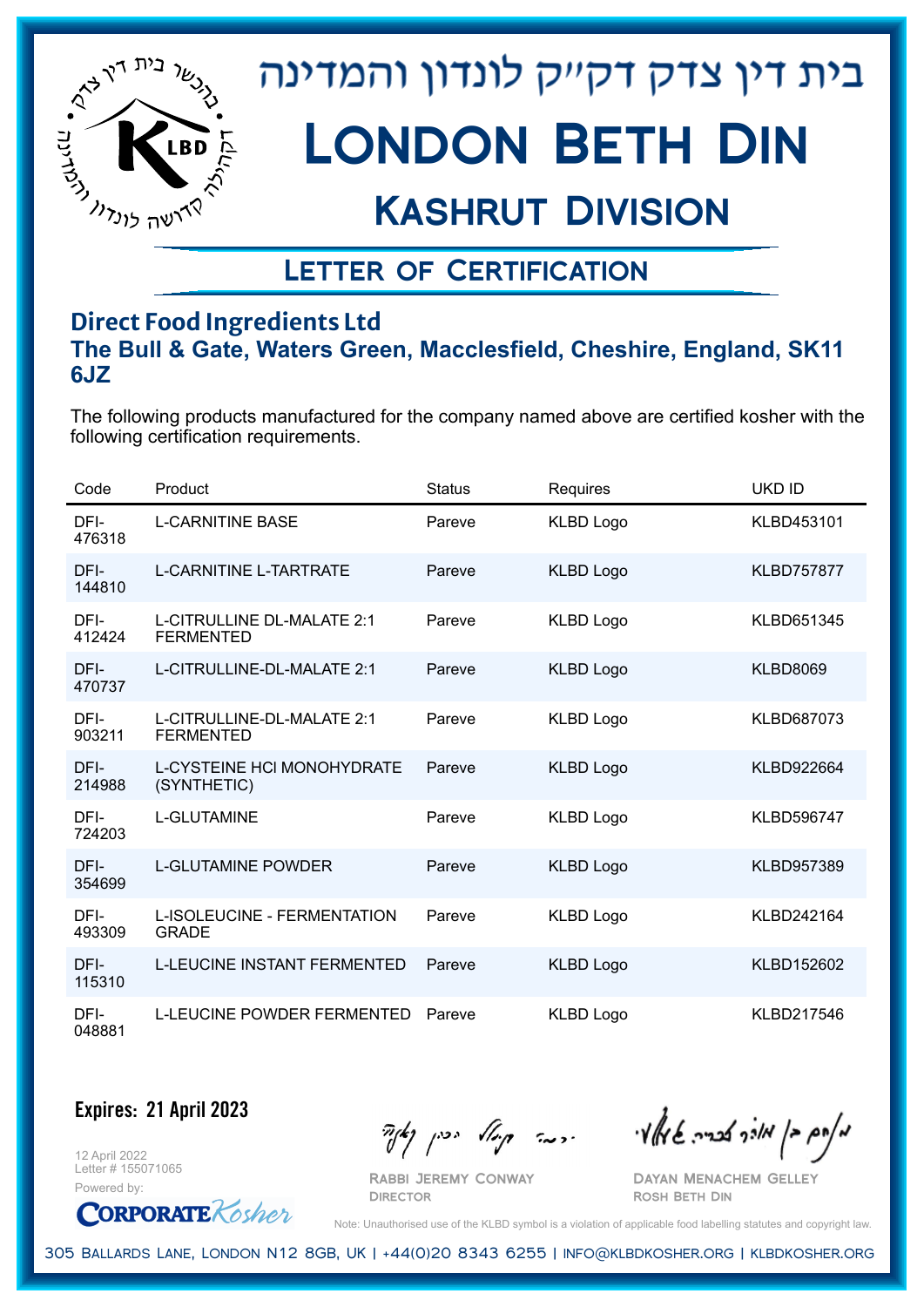

## Kashrut Division

### Letter of Certification

### **Direct Food Ingredients Ltd The Bull & Gate, Waters Green, Macclesfield, Cheshire, England, SK11 6JZ**

The following products manufactured for the company named above are certified kosher with the following certification requirements.

| Code           | Product                                         | <b>Status</b> | Requires         | UKD ID            |
|----------------|-------------------------------------------------|---------------|------------------|-------------------|
| DFI-<br>943492 | <b>L-LYSINE HCL</b>                             | Pareve        | <b>KLBD Logo</b> | KLBD412239        |
| DFI-<br>184021 | L-LYSINE HCL 99.5% FINE<br><b>POWDER</b>        | Pareve        | <b>KLBD Logo</b> | <b>KLBD157208</b> |
| DFI-<br>226718 | <b>L-TYROSINE</b>                               | Pareve        | <b>KLBD Logo</b> | <b>KLBD674187</b> |
| DFI-<br>603157 | L-VALINE (FOOD GRADE)                           | Pareve        | <b>KLBD Logo</b> | KLBD981854        |
| DFI-<br>451471 | LACTIC ACID FOOD GRADE 80%                      | Pareve        | <b>KLBD Logo</b> | KLBD403621        |
| DFI-<br>532088 | LACTIC ACID POWDER 60% FOOD<br><b>GRADE</b>     | Pareve        | <b>KLBD Logo</b> | KLBD620953        |
| DFI-<br>554992 | LOCUST BEAN GUM 3000 CPS<br>(LUXARA 206-46)     | Pareve        | <b>KLBD Logo</b> | KLBD734933        |
| DFI-<br>353529 | <b>MAGNESIUM CHLORIDE</b><br><b>HEXAHYDRATE</b> | Pareve        | <b>KLBD Logo</b> | KLBD964758        |
| DFI-<br>700301 | MAIZE STARCH 03401<br><b>CRYSTALLINE POWDER</b> | Pareve        | <b>KLBD Logo</b> | <b>KLBD848784</b> |
| DFI-<br>606932 | <b>MALT EXTRACT RL20</b>                        | Pareve        | <b>KLBD Logo</b> | KLBD314155        |
| DFI-<br>244914 | MALTODEXTRIN DE 17-20                           | Pareve        | <b>KLBD Logo</b> | KLBD788120        |

**Expires: 21 April 2023**

12 April 2022 Letter # 155071065 Powered by:

**CORPORATE** Kosher

Rabbi Jeremy Conway

 $\frac{1}{2}$ אלה אברה שיאלי ווינדי שיאלי וואדו בין קיצו

Dayan Menachem Gelley Rosh Beth Din

Note: Unauthorised use of the KLBD symbol is a violation of applicable food labelling statutes and copyright law.

305 Ballards Lane, London N12 8GB, UK | +44(0)20 8343 6255 | info@klbdkosher.org | klbdkosher.org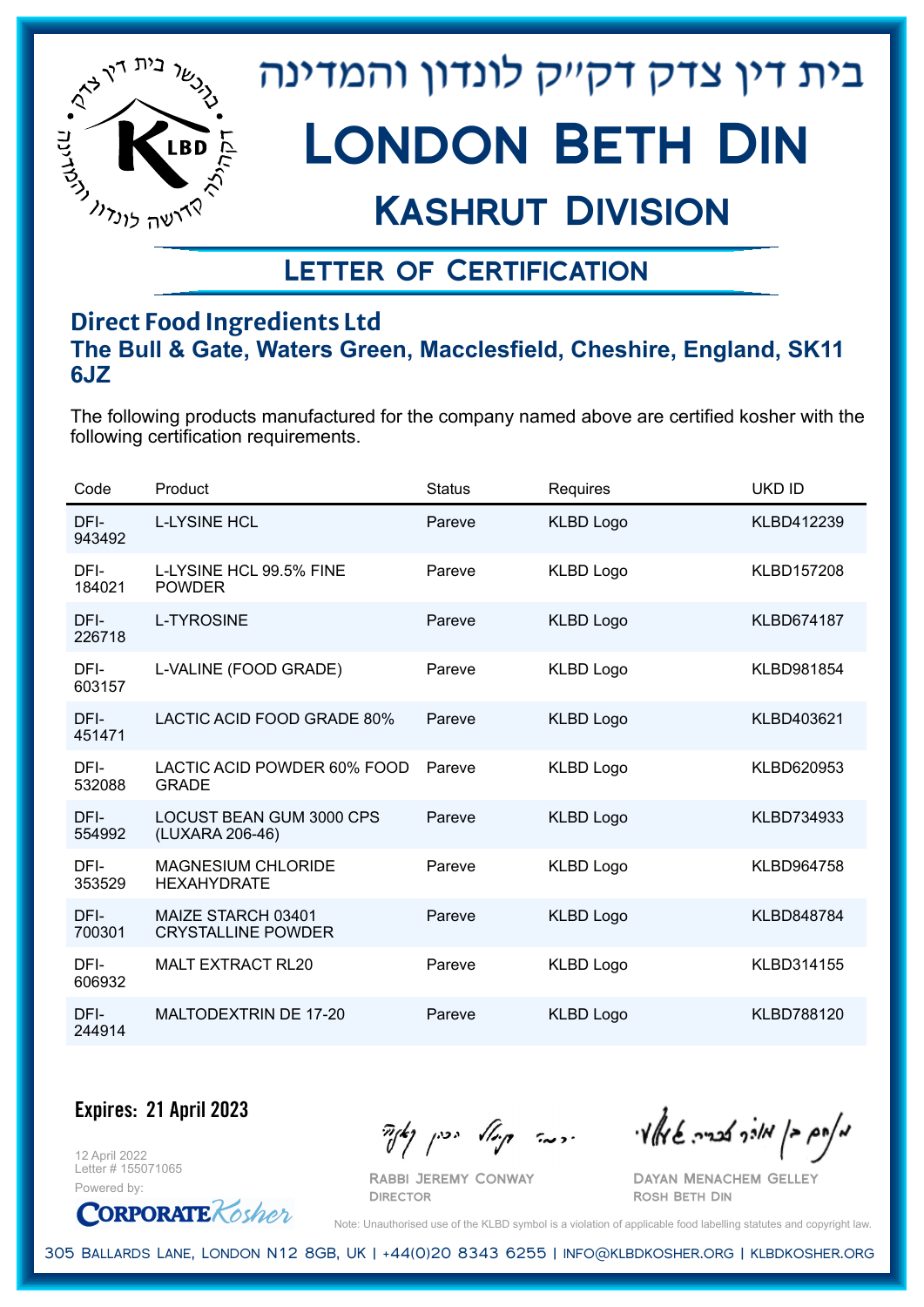

## Kashrut Division

## Letter of Certification

### **Direct Food Ingredients Ltd The Bull & Gate, Waters Green, Macclesfield, Cheshire, England, SK11 6JZ**

The following products manufactured for the company named above are certified kosher with the following certification requirements.

| Code           | Product                                          | <b>Status</b> | Requires         | <b>UKD ID</b>     |
|----------------|--------------------------------------------------|---------------|------------------|-------------------|
| DFI-<br>796731 | MALTODEXTRIN DE 17-20                            | Pareve        | <b>KLBD Logo</b> | KLBD548693        |
| DFI-<br>809876 | <b>MALTODEXTRIN GLUCIDEX 19</b>                  | Pareve        | <b>KLBD Logo</b> | KLBD106217        |
| DFI-<br>203188 | <b>MALTODEXTRIN MALDEX 120</b>                   | Pareve        | <b>KLBD Logo</b> | KLBD243045        |
| DFI-<br>127526 | <b>MALTODEXTRIN MALDEX 170</b>                   | Pareve        | <b>KLBD Logo</b> | <b>KLBD57187</b>  |
| DFI-<br>702086 | <b>MANGANESE GLUCONATE</b><br><b>DIHYDRATE</b>   | Pareve        | <b>KLBD Logo</b> | <b>KLBD782455</b> |
| DFI-<br>958129 | <b>MANNITOL 60</b>                               | Pareve        | <b>KLBD Logo</b> | <b>KLBD748191</b> |
| DFI-<br>669976 | MCT WITARIX 60/40 COCONUT<br>(IBC)               | Pareve        | <b>KLBD Logo</b> | KLBD639530        |
| DFI-<br>609970 | <b>MCT WITARIX C8 PURE COCONUT</b><br>(IBC)      | Pareve        | <b>KLBD Logo</b> | KLBD349810        |
| DFI-<br>779485 | MICROCRYSTALLINE CELLULOSE<br><b>ACCEL BD112</b> | Pareve        | <b>KLBD Logo</b> | KLBD400328        |
| DFI-<br>025000 | MICROCRYSTALLINE CELLULOSE<br><b>BD102</b>       | Pareve        | <b>KLBD Logo</b> | KLBD250240        |
| DFI-<br>139015 | MICROCRYSTALLINE CELLULOSE<br>M <sub>101</sub>   | Pareve        | <b>KLBD Logo</b> | KLBD764651        |

**Expires: 21 April 2023**

12 April 2022 Letter # 155071065



Rabbi Jeremy Conway

 $\mathcal{H}_{\mathcal{C}}$   $\mathcal{H}_{\mathcal{C}}$   $\mathcal{H}_{\mathcal{C}}$   $\mathcal{H}_{\mathcal{C}}$   $\mathcal{H}_{\mathcal{C}}$   $\mathcal{H}_{\mathcal{C}}$   $\mathcal{H}_{\mathcal{C}}$   $\mathcal{H}_{\mathcal{C}}$   $\mathcal{H}_{\mathcal{C}}$   $\mathcal{H}_{\mathcal{C}}$   $\mathcal{H}_{\mathcal{C}}$   $\mathcal{H}_{\mathcal{C}}$ 

Dayan Menachem Gelley Rosh Beth Din

Note: Unauthorised use of the KLBD symbol is a violation of applicable food labelling statutes and copyright law.

305 Ballards Lane, London N12 8GB, UK | +44(0)20 8343 6255 | info@klbdkosher.org | klbdkosher.org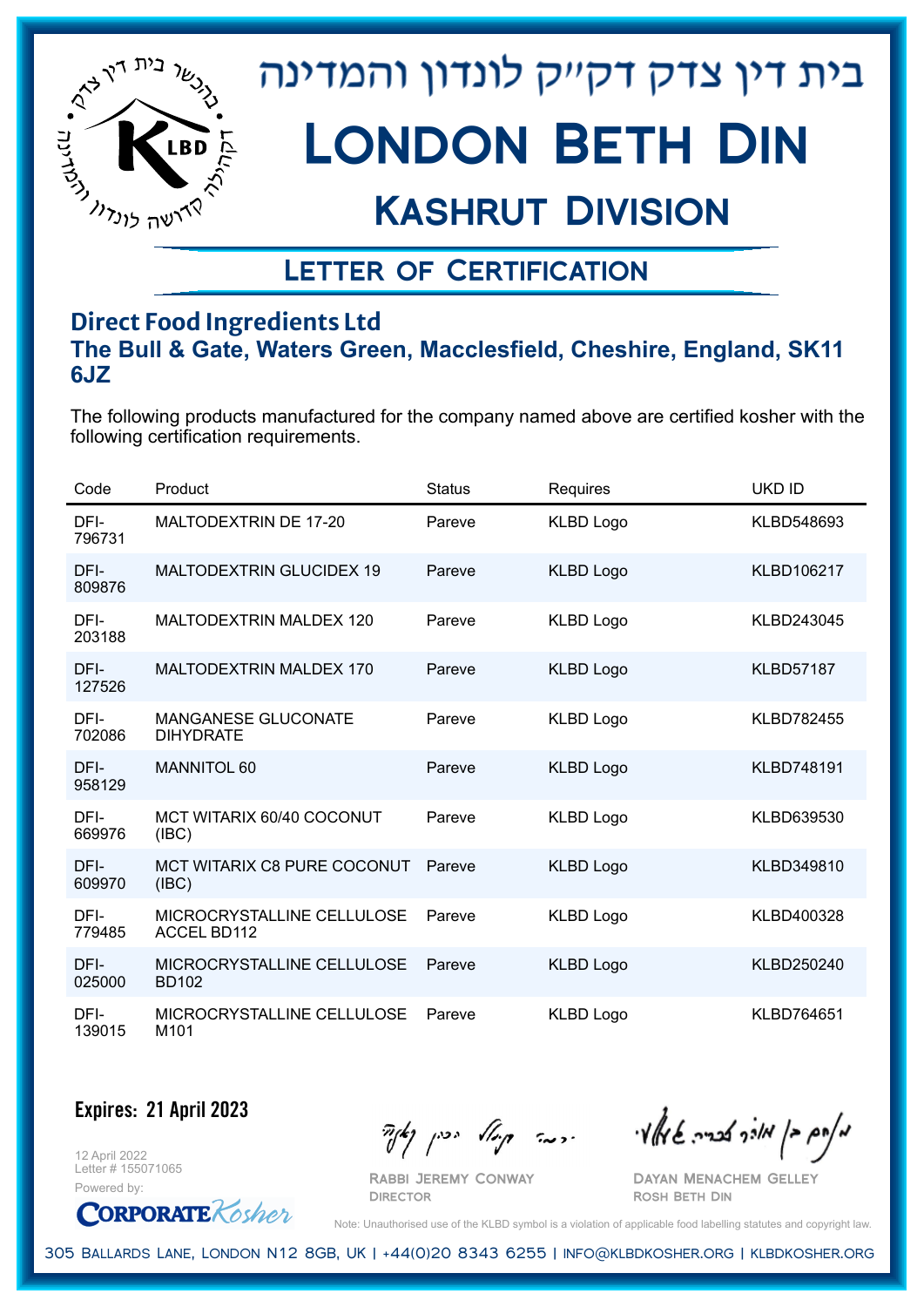

## Kashrut Division

## Letter of Certification

### **Direct Food Ingredients Ltd The Bull & Gate, Waters Green, Macclesfield, Cheshire, England, SK11 6JZ**

The following products manufactured for the company named above are certified kosher with the following certification requirements.

| Code           | Product                                            | <b>Status</b> | Requires         | UKD ID            |
|----------------|----------------------------------------------------|---------------|------------------|-------------------|
| DFI-<br>405905 | <b>MONOPOTASSIUM PHOSPHATE</b>                     | Pareve        | <b>KLBD Logo</b> | <b>KLBD47704</b>  |
| DFI-<br>921371 | MONOPROPYLENE GLYCOL                               | Pareve        | <b>KLBD Logo</b> | KLBD519569        |
| DFI-<br>641587 | <b>MSG 42-200 MESH</b>                             | Pareve        | <b>KLBD Logo</b> | KLBD661826        |
| DFI-<br>531846 | <b>MSG 50-200 MESH</b>                             | Pareve        | <b>KLBD Logo</b> | KLBD273436        |
| DFI-<br>198509 | MSG 60-200 MESH                                    | Pareve        | <b>KLBD Logo</b> | <b>KLBD873674</b> |
| DFI-<br>868795 | MSG 60-200 MESH BLUE<br><b>DIAMOND</b>             | Pareve        | <b>KLBD Logo</b> | KLBD990903        |
| DFI-<br>035898 | MSM 20-40 MESH WITH 0.5%<br><b>SILICON DIOXIDE</b> | Pareve        | <b>KLBD Logo</b> | KLBD204526        |
| DFI-<br>534680 | <b>MSM 60-80 MESH</b>                              | Pareve        | <b>KLBD Logo</b> | KLBD150860        |
| DFI-<br>365432 | N-ACETYL-L- CYSTEINE POWDER<br><b>VEGAN</b>        | Pareve        | <b>KLBD Logo</b> | KLBD581070        |
| DFI-<br>228212 | PEA PROTEIN 80%                                    | Pareve        | <b>KLBD Logo</b> | <b>KLBD189722</b> |
| DFI-<br>341243 | PEA PROTEIN 80%                                    | Pareve        | <b>KLBD Logo</b> | <b>KLBD87385</b>  |

**Expires: 21 April 2023**

12 April 2022 Letter # 155071065



Rabbi Jeremy Conway

 $\mathcal{H}_{\mathcal{C}}$   $\mathcal{H}_{\mathcal{C}}$   $\mathcal{H}_{\mathcal{C}}$   $\mathcal{H}_{\mathcal{C}}$   $\mathcal{H}_{\mathcal{C}}$   $\mathcal{H}_{\mathcal{C}}$   $\mathcal{H}_{\mathcal{C}}$   $\mathcal{H}_{\mathcal{C}}$   $\mathcal{H}_{\mathcal{C}}$   $\mathcal{H}_{\mathcal{C}}$   $\mathcal{H}_{\mathcal{C}}$   $\mathcal{H}_{\mathcal{C}}$ 

Dayan Menachem Gelley Rosh Beth Din

Note: Unauthorised use of the KLBD symbol is a violation of applicable food labelling statutes and copyright law.

305 Ballards Lane, London N12 8GB, UK | +44(0)20 8343 6255 | info@klbdkosher.org | klbdkosher.org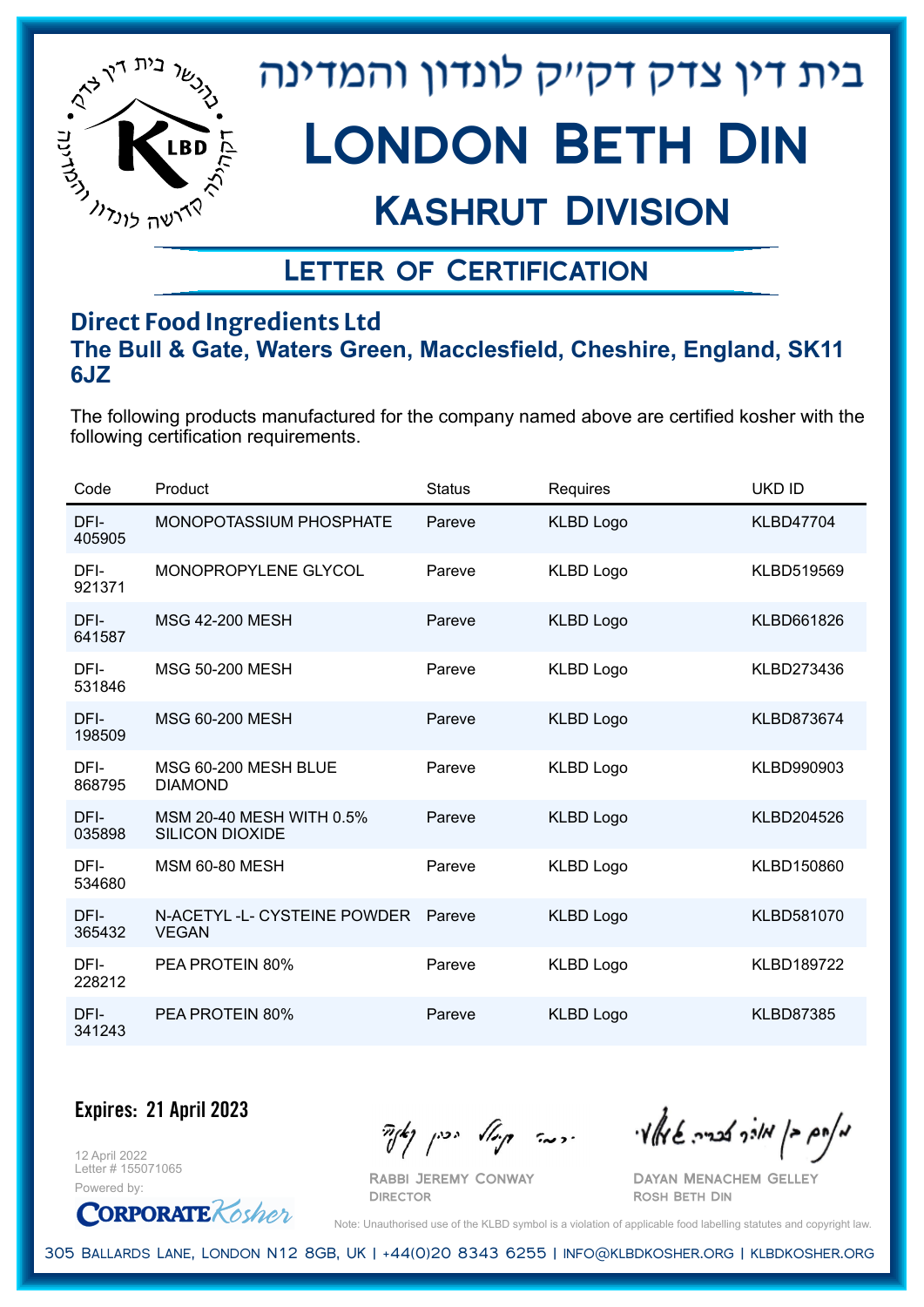

## Kashrut Division

## Letter of Certification

### **Direct Food Ingredients Ltd The Bull & Gate, Waters Green, Macclesfield, Cheshire, England, SK11 6JZ**

The following products manufactured for the company named above are certified kosher with the following certification requirements.

| Code           | Product                                   | <b>Status</b> | Requires         | UKD ID            |
|----------------|-------------------------------------------|---------------|------------------|-------------------|
| DFI-<br>556608 | PEA PROTEIN 80%                           | Pareve        | <b>KLBD Logo</b> | <b>KLBD81762</b>  |
| DFI-<br>757272 | <b>PEA PROTEIN 85%</b>                    | Pareve        | <b>KLBD Logo</b> | KLBD401793        |
| DFI-<br>111486 | PHOSPHORIC ACID 75% LIQUID                | Pareve        | <b>KLBD Logo</b> | KLBD595580        |
| DFI-<br>517405 | PHOSPHORIC ACID 85%                       | Pareve        | <b>KLBD Logo</b> | KLBD540639        |
| DFI-<br>307788 | POLYSORBATE 80                            | Pareve        | <b>KLBD Logo</b> | KLBD82143         |
| DFI-<br>689706 | POPLAR RESIN EXTRACT                      | Pareve        | <b>KLBD Logo</b> | KLBD250134        |
| DFI-<br>661692 | POTASSIUM CHLORIDE                        | Pareve        | <b>KLBD Logo</b> | <b>KLBD33206</b>  |
| DFI-<br>259742 | POTASSIUM GLUCONATE<br><b>ANHYDROUS</b>   | Pareve        | <b>KLBD Logo</b> | <b>KLBD728581</b> |
| DFI-<br>681515 | POTASSIUM IODATE F.C.C.                   | Pareve        | <b>KLBD Logo</b> | KLBD488903        |
| DFI-<br>852135 | POTASSIUM IODIDE                          | Pareve        | <b>KLBD Logo</b> | KLBD174041        |
| DFI-<br>516724 | POTASSIUM MATABISULPHITE<br><b>POWDER</b> | Pareve        | <b>KLBD Logo</b> | KLBD246626        |

**Expires: 21 April 2023**

12 April 2022 Letter # 155071065

Powered by: **CORPORATE** Kosher

Rabbi Jeremy Conway

 $\mathcal{H}_{\mathcal{C}}$   $\mathcal{H}_{\mathcal{C}}$   $\mathcal{H}_{\mathcal{C}}$   $\mathcal{H}_{\mathcal{C}}$   $\mathcal{H}_{\mathcal{C}}$   $\mathcal{H}_{\mathcal{C}}$   $\mathcal{H}_{\mathcal{C}}$   $\mathcal{H}_{\mathcal{C}}$   $\mathcal{H}_{\mathcal{C}}$   $\mathcal{H}_{\mathcal{C}}$   $\mathcal{H}_{\mathcal{C}}$   $\mathcal{H}_{\mathcal{C}}$ 

Dayan Menachem Gelley Rosh Beth Din

Note: Unauthorised use of the KLBD symbol is a violation of applicable food labelling statutes and copyright law.

305 Ballards Lane, London N12 8GB, UK | +44(0)20 8343 6255 | info@klbdkosher.org | klbdkosher.org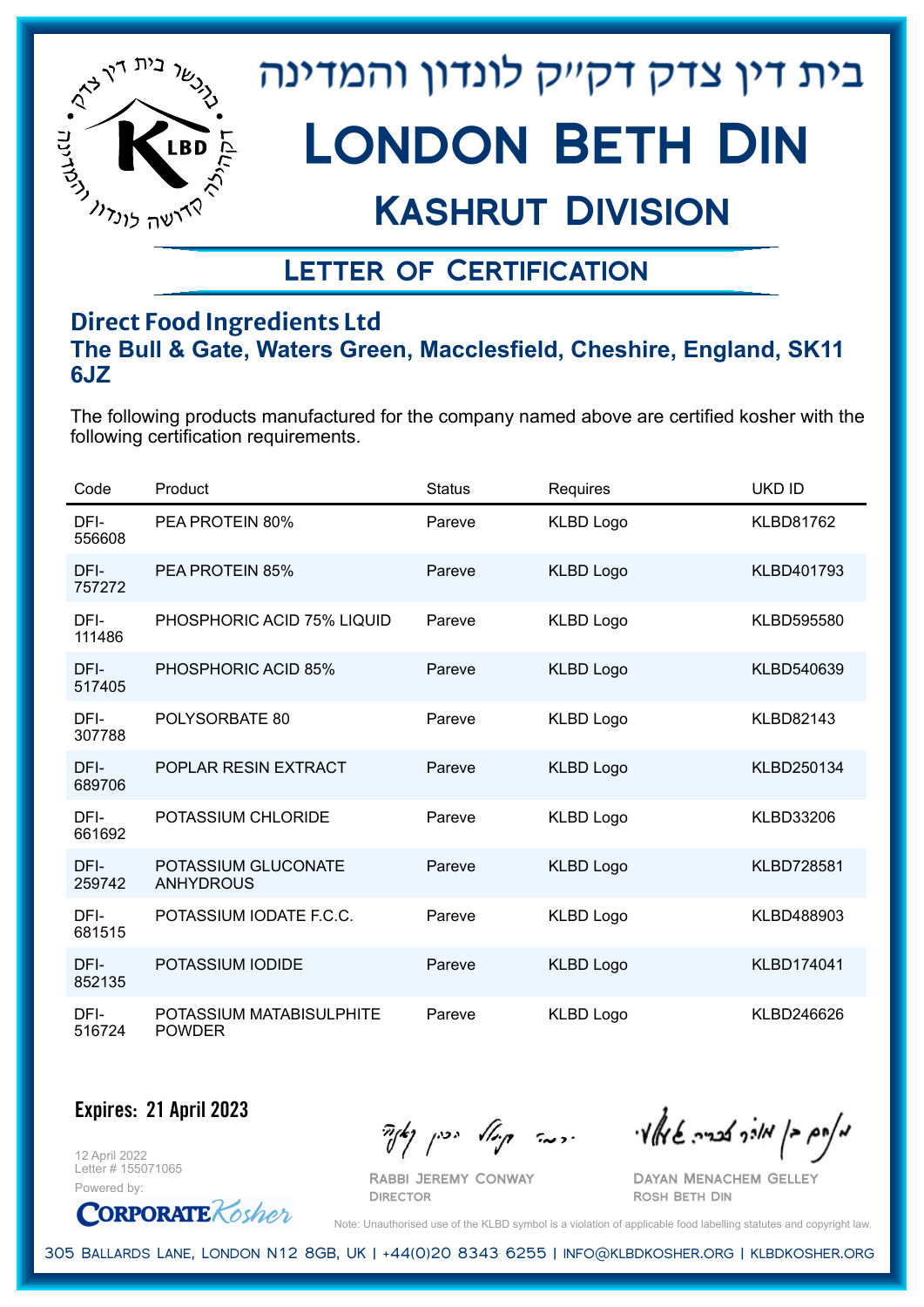

## Kashrut Division

### Letter of Certification

### **Direct Food Ingredients Ltd The Bull & Gate, Waters Green, Macclesfield, Cheshire, England, SK11 6JZ**

The following products manufactured for the company named above are certified kosher with the following certification requirements.

| Code           | Product                                   | <b>Status</b> | Requires         | UKD ID            |
|----------------|-------------------------------------------|---------------|------------------|-------------------|
| DFI-<br>474369 | POTASSIUM METABISULPHITE<br><b>POWDER</b> | Pareve        | <b>KLBD Logo</b> | KLBD625694        |
| DFI-<br>540696 | POTASSIUM SORBATE<br><b>GRANULAR</b>      | Pareve        | <b>KLBD Logo</b> | <b>KLBD14476</b>  |
| DFI-<br>846398 | POTASSIUM SORBATE<br><b>GRANULAR</b>      | Pareve        | <b>KLBD Logo</b> | KLBD238082        |
| DFI-<br>511871 | POTASSIUM SORBATE POWDER                  | Pareve        | <b>KLBD Logo</b> | KLBD643398        |
| DFI-<br>693580 | POTASSIUM SORBATE POWDER                  | Pareve        | <b>KLBD Logo</b> | KLBD242983        |
| DFI-<br>919608 | POTASSIUM SORBATE<br><b>SPHERICAL</b>     | Pareve        | <b>KLBD Logo</b> | <b>KLBD81948</b>  |
| DFI-<br>996029 | POTASSIUM SORBATE<br><b>SPHERICAL</b>     | Pareve        | <b>KLBD Logo</b> | <b>KLBD43459</b>  |
| DFI-<br>530439 | POVIDONE (PVP)                            | Pareve        | <b>KLBD Logo</b> | KLBD901190        |
| DFI-<br>898041 | PROPYL GALLATE                            | Pareve        | <b>KLBD Logo</b> | <b>KLBD225247</b> |
| DFI-<br>415581 | <b>QUININE HCL</b>                        | Pareve        | <b>KLBD Logo</b> | KLBD280635        |
| DFI-<br>578676 | QUININE HYDROCHLORIDE                     | Pareve        | <b>KLBD Logo</b> | KLBD664355        |

**Expires: 21 April 2023**

12 April 2022 Letter # 155071065



Rabbi Jeremy Conway

 $\mathcal{H}_{\mathcal{C}}$   $\mathcal{H}_{\mathcal{C}}$   $\mathcal{H}_{\mathcal{C}}$   $\mathcal{H}_{\mathcal{C}}$   $\mathcal{H}_{\mathcal{C}}$   $\mathcal{H}_{\mathcal{C}}$   $\mathcal{H}_{\mathcal{C}}$   $\mathcal{H}_{\mathcal{C}}$   $\mathcal{H}_{\mathcal{C}}$   $\mathcal{H}_{\mathcal{C}}$   $\mathcal{H}_{\mathcal{C}}$   $\mathcal{H}_{\mathcal{C}}$ 

Dayan Menachem Gelley Rosh Beth Din

Note: Unauthorised use of the KLBD symbol is a violation of applicable food labelling statutes and copyright law.

305 Ballards Lane, London N12 8GB, UK | +44(0)20 8343 6255 | info@klbdkosher.org | klbdkosher.org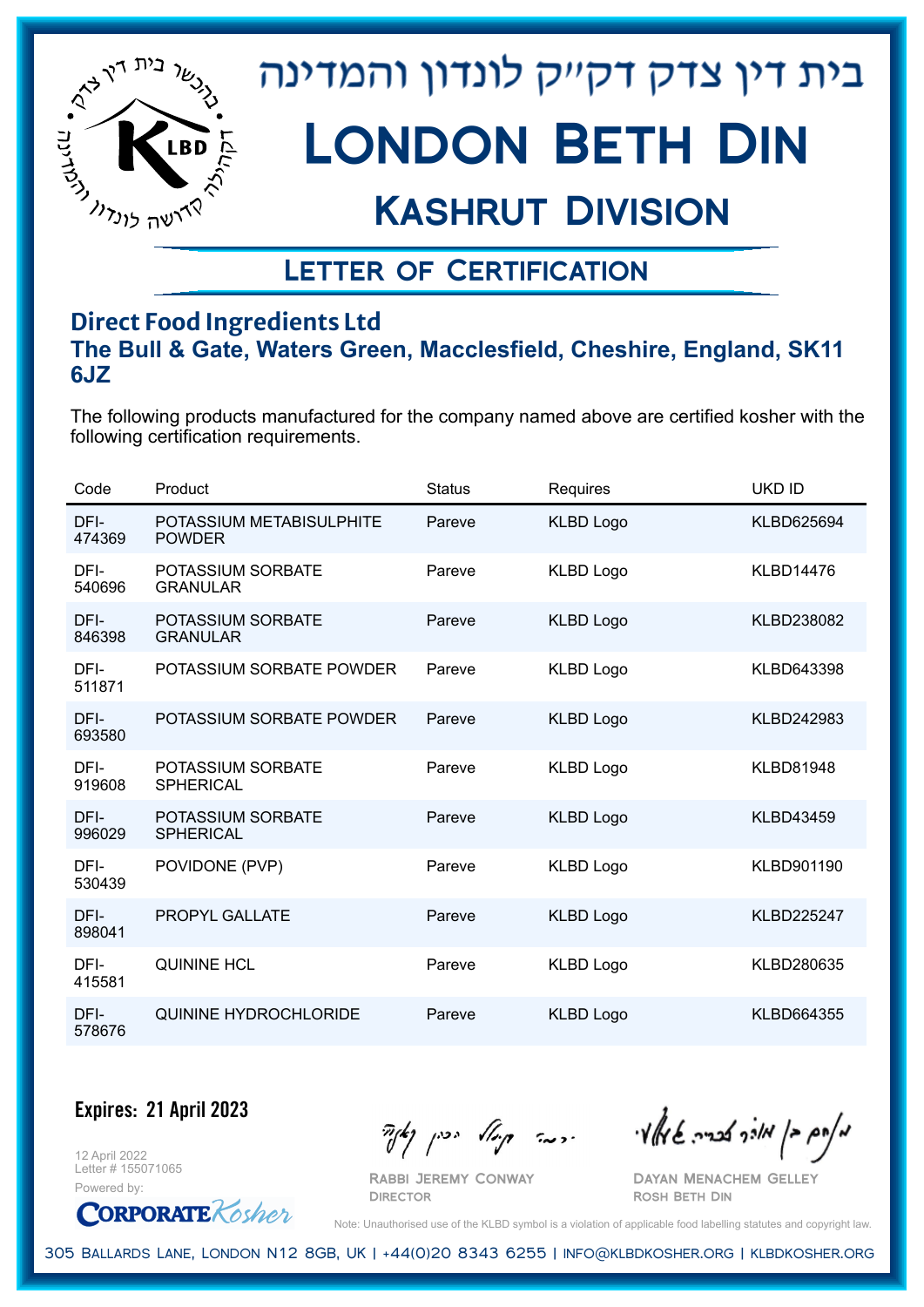

## Kashrut Division

## Letter of Certification

### **Direct Food Ingredients Ltd The Bull & Gate, Waters Green, Macclesfield, Cheshire, England, SK11 6JZ**

The following products manufactured for the company named above are certified kosher with the following certification requirements.

| Code           | Product                                       | <b>Status</b> | Requires               | <b>UKD ID</b>     |
|----------------|-----------------------------------------------|---------------|------------------------|-------------------|
| DFI-<br>621101 | RAPESEED OIL WITH<br><b>ANTIFOAMING AGENT</b> | Pareve        | <b>KLBD Logo</b>       | KLBD756342        |
| DFI-<br>913802 | <b>RICE FLOUR</b>                             | Pareve        | <b>KLBD Logo</b>       | KLBD492709        |
| DFI-<br>124996 | <b>RICE FLOUR BROWN</b>                       | Pareve        | <b>KLBD Logo</b>       | <b>KLBD88793</b>  |
| DFI-<br>971624 | <b>SALT PDV</b>                               | Pareve        | <b>KLBD Logo</b>       | <b>KLBD990284</b> |
| DFI-<br>839803 | SAPP 15 POWDER                                | Pareve        | <b>KLBD Logo</b>       | KLBD355448        |
| DFI-<br>595407 | <b>SILICON DIOXIDE 225</b>                    | Pareve        | <b>KLBD Logo</b>       | <b>KLBD611671</b> |
| DFI-<br>757742 | SILICON DIOXIDE 50S                           | Pareve        | <b>KLBD Logo</b>       | KLBD663806        |
| DFI-<br>595407 | SIPERNAT 22S                                  | Pareve        | <b>KLBD Logo</b>       | <b>KLBD8712</b>   |
| DFI-<br>757742 | SIPERNAT 50S                                  | Pareve        | <b>KLBD Logo</b>       | <b>KLBD859607</b> |
| DFI-<br>665276 | SKIMMED MILK POWDER MEDIUM<br><b>HEAT</b>     | Dairy         | <b>KLBD Dairy Logo</b> | <b>KLBD808944</b> |
| DFI-<br>809272 | SODIUM ACETATE ANHYDROUS<br><b>POWDER</b>     | Pareve        | <b>KLBD Logo</b>       | KLBD181215        |

**Expires: 21 April 2023**

12 April 2022 Letter # 155071065 Powered by:

Rabbi Jeremy Conway **DIRECTOR** 

 $\mathcal{H}_{\mathcal{C}}$   $\mathcal{H}_{\mathcal{C}}$   $\mathcal{H}_{\mathcal{C}}$   $\mathcal{H}_{\mathcal{C}}$   $\mathcal{H}_{\mathcal{C}}$   $\mathcal{H}_{\mathcal{C}}$   $\mathcal{H}_{\mathcal{C}}$   $\mathcal{H}_{\mathcal{C}}$   $\mathcal{H}_{\mathcal{C}}$   $\mathcal{H}_{\mathcal{C}}$   $\mathcal{H}_{\mathcal{C}}$   $\mathcal{H}_{\mathcal{C}}$ 

Dayan Menachem Gelley Rosh Beth Din

**CORPORATE** Kosher

Note: Unauthorised use of the KLBD symbol is a violation of applicable food labelling statutes and copyright law.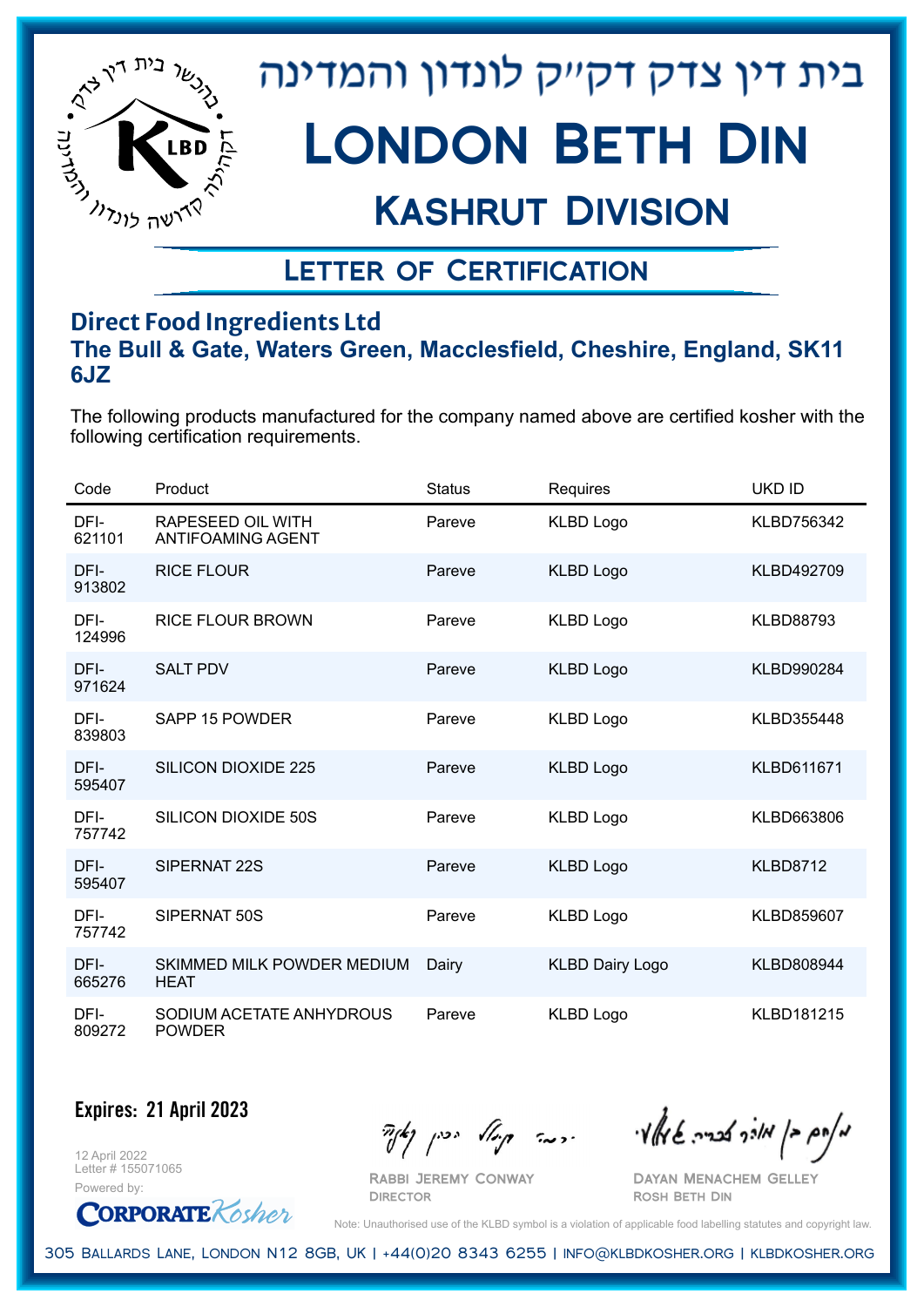

## Kashrut Division

## Letter of Certification

### **Direct Food Ingredients Ltd The Bull & Gate, Waters Green, Macclesfield, Cheshire, England, SK11 6JZ**

The following products manufactured for the company named above are certified kosher with the following certification requirements.

| Code           | Product                                         | <b>Status</b> | Requires               | UKD ID            |
|----------------|-------------------------------------------------|---------------|------------------------|-------------------|
| DFI-<br>784849 | SODIUM ASCORBATE                                | Pareve        | <b>KLBD Logo</b>       | KLBD233759        |
| DFI-<br>903463 | SODIUM ASCORBATE                                | Pareve        | <b>KLBD Logo</b>       | <b>KLBD735592</b> |
| DFI-<br>065919 | SODIUM BENZOATE GRANULAR                        | Pareve        | <b>KLBD Logo</b>       | KLBD510442        |
| DFI-<br>208055 | SODIUM BENZOATE POWDER                          | Pareve        | <b>KLBD Logo</b>       | <b>KLBD321277</b> |
| DFI-<br>218894 | SODIUM BENZONATE GRANULAR                       | Pareve        | <b>KLBD Logo</b>       | KLBD394075        |
| DFI-<br>717947 | SODIUM BICARBONATE<br><b>CRYSTALLINE POWDER</b> | Pareve        | <b>KLBD Logo</b>       | KLBD197632        |
| DFI-<br>811795 | SODIUM BICARBONATE POWDER<br>(FOOD GRADE)       | Pareve        | <b>KLBD Logo</b>       | <b>KLBD791474</b> |
| DFI-<br>653359 | SODIUM BISULPHATE FEED<br><b>GRADE</b>          | Pareve        | <b>KLBD Logo</b>       | <b>KLBD45399</b>  |
| DFI-<br>354890 | SODIUM CASEINATE                                | Dairy         | <b>KLBD Dairy Logo</b> | KLBD180042        |
| DFI-<br>501638 | SODIUM CYCLAMATE (NF13)                         | Pareve        | <b>KLBD Logo</b>       | KLBD651538        |
| DFI-<br>549169 | SODIUM CYCLAMATE (NF13)                         | Pareve        | <b>KLBD Logo</b>       | KLBD315135        |

**Expires: 21 April 2023**

12 April 2022 Letter # 155071065

Powered by: **CORPORATE** Kosher

Rabbi Jeremy Conway

 $\frac{1}{2}$ אלה אברה שיאלי ווינדי שיאלי וואדו בין קיצו

Dayan Menachem Gelley Rosh Beth Din

Note: Unauthorised use of the KLBD symbol is a violation of applicable food labelling statutes and copyright law.

305 Ballards Lane, London N12 8GB, UK | +44(0)20 8343 6255 | info@klbdkosher.org | klbdkosher.org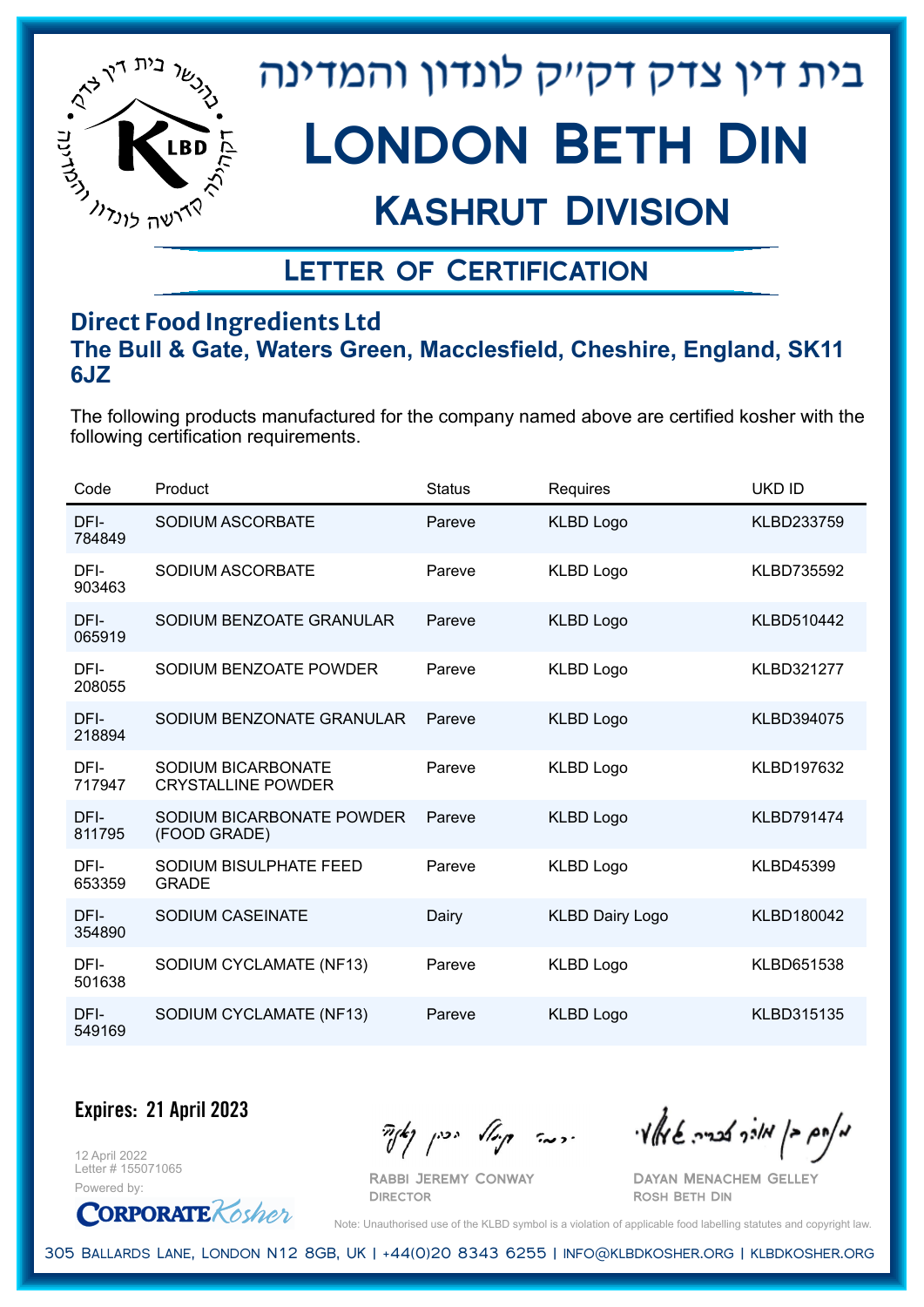

# Kashrut Division

## Letter of Certification

### **Direct Food Ingredients Ltd The Bull & Gate, Waters Green, Macclesfield, Cheshire, England, SK11 6JZ**

The following products manufactured for the company named above are certified kosher with the following certification requirements.

| Code           | Product                                             | <b>Status</b> | <b>Requires</b>  | <b>UKD ID</b>     |
|----------------|-----------------------------------------------------|---------------|------------------|-------------------|
| DFI-<br>814322 | SODIUM DIACETATE FINE<br>POWDER FOOD GRADE          | Pareve        | <b>KLBD Logo</b> | <b>KLBD54761</b>  |
| DFI-<br>533852 | SODIUM DIACETATE FOOD<br><b>GRADE (PROGUSTA SD)</b> | Pareve        | <b>KLBD Logo</b> | KLBD162521        |
| DFI-<br>436394 | SODIUM ERYTHORBATE                                  | Pareve        | <b>KLBD Logo</b> | KLBD816029        |
| DFI-<br>671900 | SODIUM ERYTHORBATE                                  | Pareve        | <b>KLBD Logo</b> | <b>KLBD528745</b> |
| DFI-<br>855087 | SODIUM GLUCONATE GRANULAR<br><b>FOOD GRADE</b>      | Pareve        | <b>KLBD Logo</b> | KLBD696966        |
| DFI-<br>450269 | SODIUM HYALURONATE POWDER<br><b>FOOD GRADE</b>      | Pareve        | <b>KLBD Logo</b> | <b>KLBD114488</b> |
| DFI-<br>585559 | SODIUM METABISULPHITE<br><b>POWDER</b>              | Pareve        | <b>KLBD Logo</b> | KLBD549258        |
| DFI-<br>403100 | SODIUM NITRATE FOOD GRADE<br>E251                   | Pareve        | <b>KLBD Logo</b> | <b>KLBD498752</b> |
| DFI-<br>229502 | SODIUM PROPIONATE SP2 FEED<br><b>GRADE</b>          | Pareve        | <b>KLBD Logo</b> | KLBD510515        |
| DFI-<br>744826 | SODIUM SACCHARIN 20-40 MESH                         | Pareve        | <b>KLBD Logo</b> | <b>KLBD740752</b> |
| DFI-<br>339402 | SODIUM SACCHARIN 40-80 MESH                         | Pareve        | <b>KLBD Logo</b> | KLBD485533        |

**Expires: 21 April 2023**

12 April 2022 Letter # 155071065 Powered by:

**CORPORATE** Kosher

Rabbi Jeremy Conway

 $\mathcal{H}_{\mathcal{C}}$   $\mathcal{H}_{\mathcal{C}}$   $\mathcal{H}_{\mathcal{C}}$   $\mathcal{H}_{\mathcal{C}}$   $\mathcal{H}_{\mathcal{C}}$   $\mathcal{H}_{\mathcal{C}}$   $\mathcal{H}_{\mathcal{C}}$   $\mathcal{H}_{\mathcal{C}}$   $\mathcal{H}_{\mathcal{C}}$   $\mathcal{H}_{\mathcal{C}}$   $\mathcal{H}_{\mathcal{C}}$   $\mathcal{H}_{\mathcal{C}}$ 

Dayan Menachem Gelley Rosh Beth Din

Note: Unauthorised use of the KLBD symbol is a violation of applicable food labelling statutes and copyright law.

305 Ballards Lane, London N12 8GB, UK | +44(0)20 8343 6255 | info@klbdkosher.org | klbdkosher.org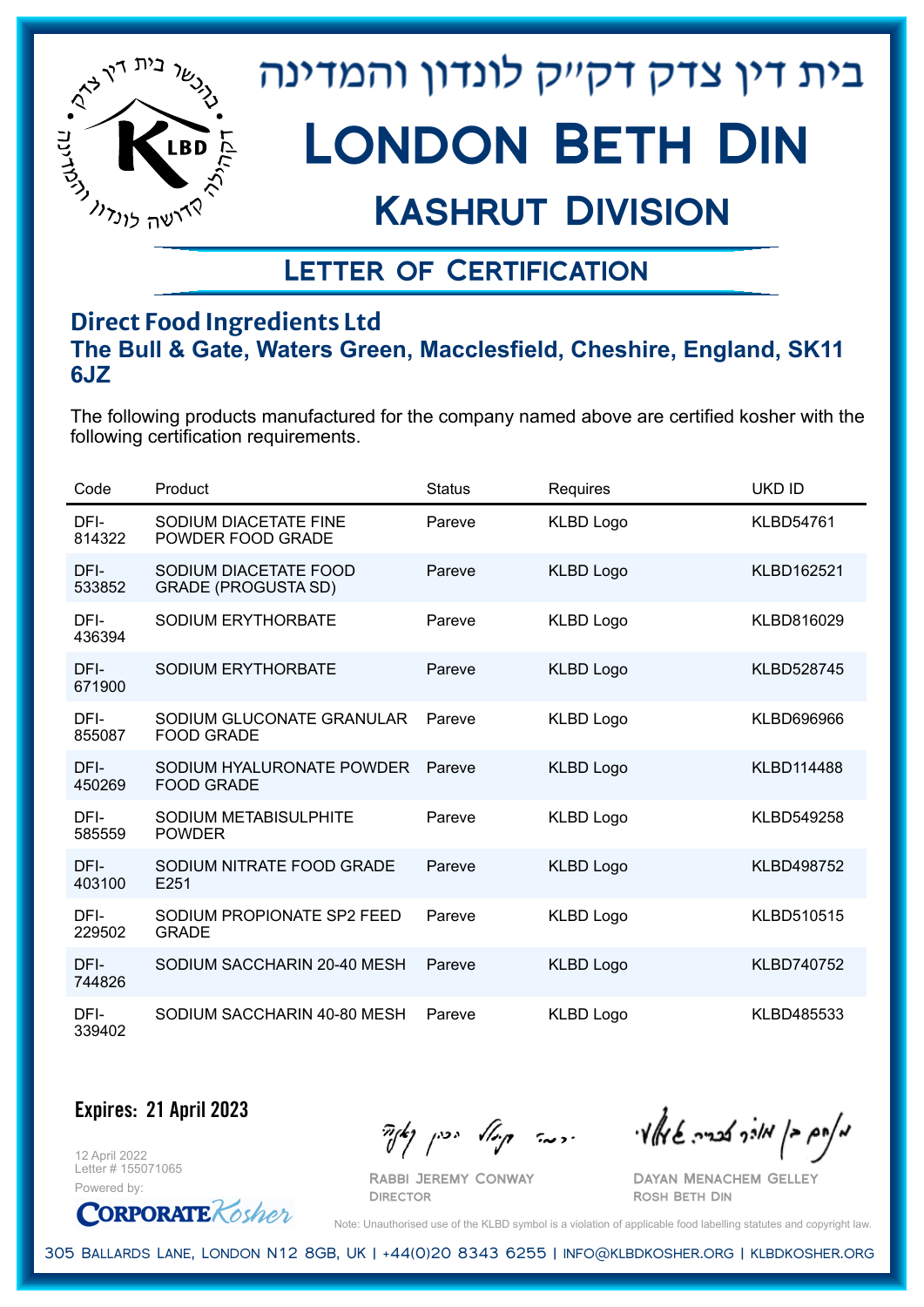

## Kashrut Division

### Letter of Certification

### **Direct Food Ingredients Ltd The Bull & Gate, Waters Green, Macclesfield, Cheshire, England, SK11 6JZ**

The following products manufactured for the company named above are certified kosher with the following certification requirements.

| Code           | Product                                        | <b>Status</b> | Requires         | <b>UKD ID</b>     |
|----------------|------------------------------------------------|---------------|------------------|-------------------|
| DFI-<br>171711 | SODIUM STEARATE                                | Pareve        | <b>KLBD Logo</b> | KLBD639696        |
| DFI-<br>262280 | SODIUM SULPHITE FG POWDER                      | Pareve        | <b>KLBD Logo</b> | KLBD612974        |
| DFI-<br>309617 | SODIUM TRIPOLYPHOSPHATE -<br>(STPP) FOOD GRADE | Pareve        | <b>KLBD Logo</b> | KLBD478340        |
| DFI-<br>455631 | <b>SORBIC ACID</b>                             | Pareve        | <b>KLBD Logo</b> | KLBD992399        |
| DFI-<br>509127 | SORBITOL NEOSORB P20/60                        | Pareve        | <b>KLBD Logo</b> | KLBD710092        |
| DFI-<br>050910 | SORBITOL POWDER 200                            | Pareve        | <b>KLBD Logo</b> | <b>KLBD959387</b> |
| DFI-<br>693325 | SOYA FLOUR (TRUSOY) POWDER                     | Pareve        | <b>KLBD Logo</b> | KLBD719859        |
| DFI-<br>609026 | SOYA LECITHIN POWDER - DE-<br>OILED            | Pareve        | <b>KLBD Logo</b> | KLBD861733        |
| DFI-<br>701526 | SOYA PROTEIN ISOLATE 90%                       | Pareve        | <b>KLBD Logo</b> | <b>KLBD101157</b> |
| DFI-<br>318240 | <b>SPIRULINA POWDER</b>                        | Pareve        | <b>KLBD Logo</b> | KLBD950234        |
| DFI-<br>499390 | <b>STEARIC ACID</b>                            | Pareve        | <b>KLBD Logo</b> | <b>KLBD89533</b>  |

**Expires: 21 April 2023**

12 April 2022 Letter # 155071065



Rabbi Jeremy Conway

 $\mathcal{H}_{\mathcal{C}}$   $\mathcal{H}_{\mathcal{C}}$   $\mathcal{H}_{\mathcal{C}}$   $\mathcal{H}_{\mathcal{C}}$   $\mathcal{H}_{\mathcal{C}}$   $\mathcal{H}_{\mathcal{C}}$   $\mathcal{H}_{\mathcal{C}}$   $\mathcal{H}_{\mathcal{C}}$   $\mathcal{H}_{\mathcal{C}}$   $\mathcal{H}_{\mathcal{C}}$   $\mathcal{H}_{\mathcal{C}}$   $\mathcal{H}_{\mathcal{C}}$ 

Dayan Menachem Gelley Rosh Beth Din

Note: Unauthorised use of the KLBD symbol is a violation of applicable food labelling statutes and copyright law.

305 Ballards Lane, London N12 8GB, UK | +44(0)20 8343 6255 | info@klbdkosher.org | klbdkosher.org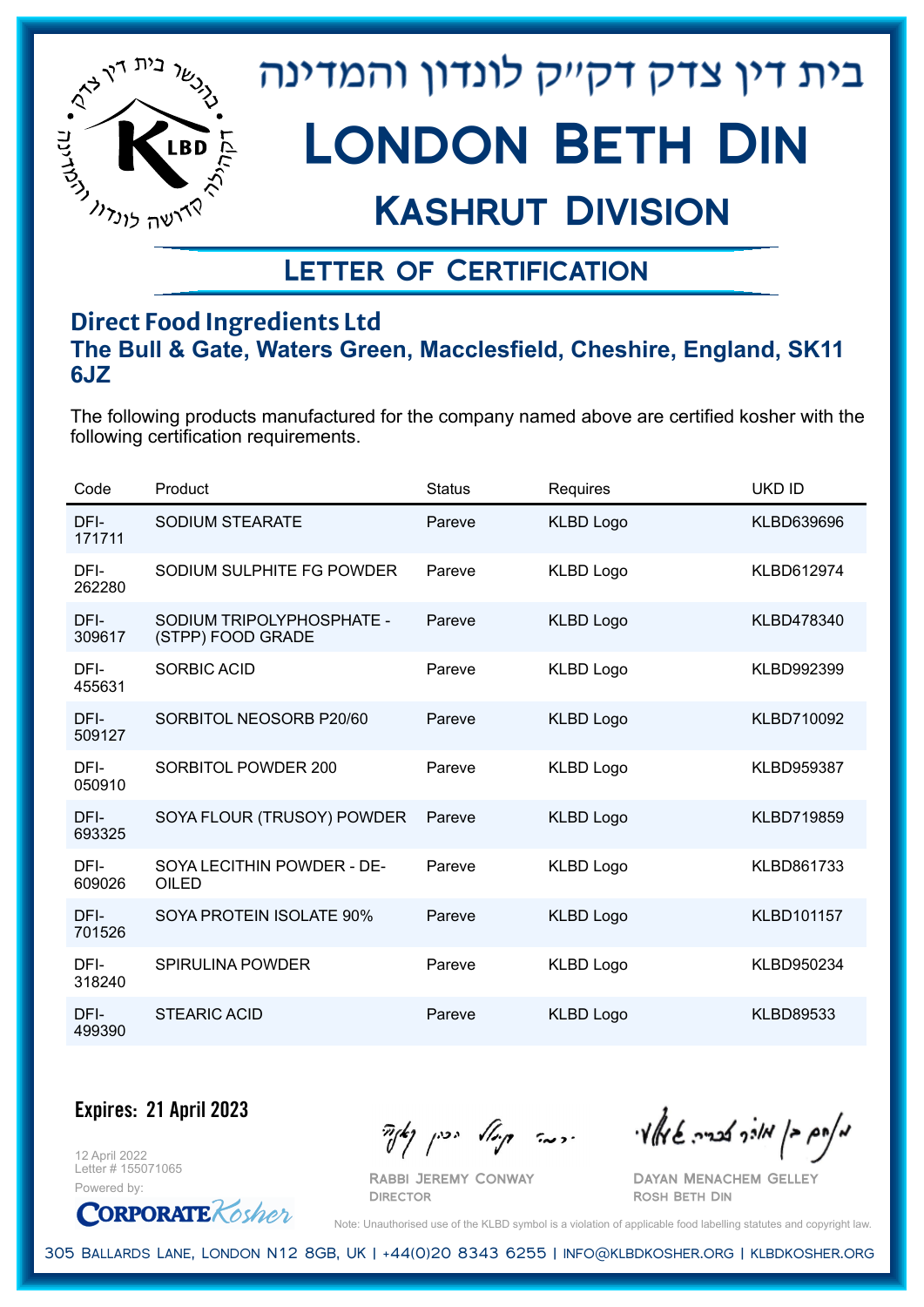

## Kashrut Division

## Letter of Certification

### **Direct Food Ingredients Ltd The Bull & Gate, Waters Green, Macclesfield, Cheshire, England, SK11 6JZ**

The following products manufactured for the company named above are certified kosher with the following certification requirements.

| Code           | Product                                                   | <b>Status</b> | Requires         | UKD ID            |
|----------------|-----------------------------------------------------------|---------------|------------------|-------------------|
| DFI-<br>214615 | STEARIC ACID RSPO APPROVED                                | Pareve        | <b>KLBD Logo</b> | KLBD702711        |
| DFI-<br>261871 | STEVIA R-A97%                                             | Pareve        | <b>KLBD Logo</b> | <b>KLBD717599</b> |
| DFI-<br>313702 | STEVIA R-A98%                                             | Pareve        | <b>KLBD Logo</b> | KLBD865582        |
| DFI-<br>922914 | STEVIA R-A98%                                             | Pareve        | <b>KLBD Logo</b> | KLBD114024        |
| DFI-<br>643274 | SUCRALOSE POWDER 100 MESH                                 | Pareve        | <b>KLBD Logo</b> | KLBD421516        |
| DFI-<br>895441 | SUCRALOSE POWDER 100 MESH                                 | Pareve        | <b>KLBD Logo</b> | <b>KLBD577452</b> |
| DFI-<br>777028 | SUCRALOSE POWDER 60 MESH                                  | Pareve        | <b>KLBD Logo</b> | KLBD196548        |
| DFI-<br>877356 | <b>TARTARIC ACID NATURAL</b><br><b>CRYSTALLINE POWDER</b> | Pareve        | <b>KLBD Logo</b> | KLBD638956        |
| DFI-<br>350307 | <b>TARTARIC ACID NATURAL</b><br><b>GRANULAR TYPE 2C</b>   | Pareve        | <b>KLBD Logo</b> | KLBD209210        |
| DFI-<br>910397 | TAURINE FOOD GRADE WITHOUT<br><b>ANTI CAKING AGENT</b>    | Pareve        | <b>KLBD Logo</b> | KLBD424174        |
| DFI-<br>537750 | TAURINE JP CRYSTAL 0.5% AC                                | Pareve        | <b>KLBD Logo</b> | KLBD858290        |

**Expires: 21 April 2023**

12 April 2022 Letter # 155071065 Powered by:

**CORPORATE** Kosher

Rabbi Jeremy Conway

**DIRECTOR** 

 $\mathcal{H}_{\mathcal{C}}$   $\mathcal{H}_{\mathcal{C}}$   $\mathcal{H}_{\mathcal{C}}$   $\mathcal{H}_{\mathcal{C}}$   $\mathcal{H}_{\mathcal{C}}$   $\mathcal{H}_{\mathcal{C}}$   $\mathcal{H}_{\mathcal{C}}$   $\mathcal{H}_{\mathcal{C}}$   $\mathcal{H}_{\mathcal{C}}$   $\mathcal{H}_{\mathcal{C}}$   $\mathcal{H}_{\mathcal{C}}$   $\mathcal{H}_{\mathcal{C}}$ 

Dayan Menachem Gelley Rosh Beth Din

Note: Unauthorised use of the KLBD symbol is a violation of applicable food labelling statutes and copyright law.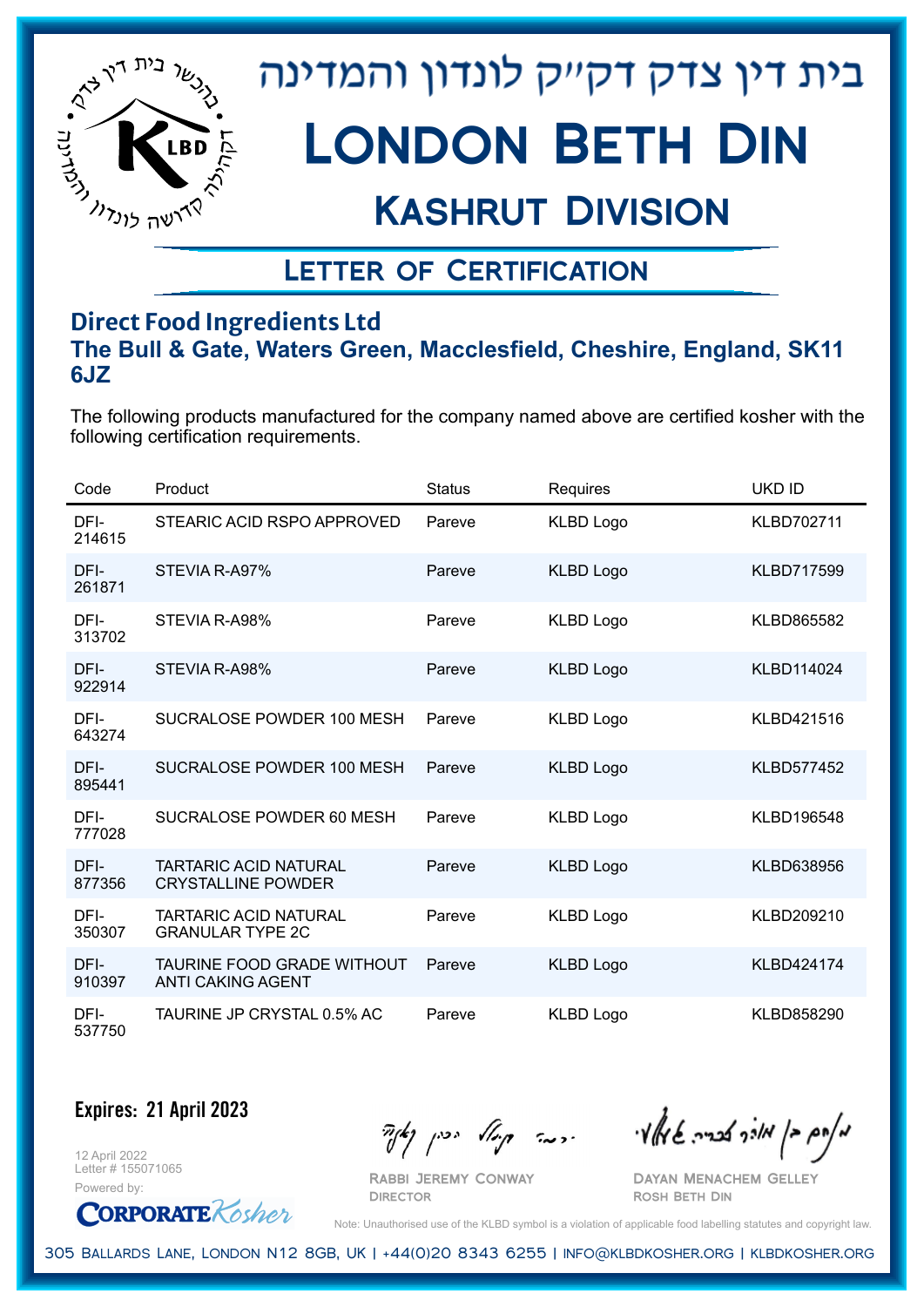

## Kashrut Division

### Letter of Certification

### **Direct Food Ingredients Ltd The Bull & Gate, Waters Green, Macclesfield, Cheshire, England, SK11 6JZ**

The following products manufactured for the company named above are certified kosher with the following certification requirements.

| Code           | Product                                              | <b>Status</b> | Requires         | UKD ID            |
|----------------|------------------------------------------------------|---------------|------------------|-------------------|
| DFI-<br>250812 | <b>TITANIUM DIOXIDE POWDER</b>                       | Pareve        | <b>KLBD Logo</b> | <b>KLBD728318</b> |
| DFI-<br>476940 | TRI CALCIUM CITRATE<br><b>TETRAHYDRATE POWDER</b>    | Pareve        | <b>KLBD Logo</b> | KLBD344336        |
| DFI-<br>844191 | TRI CALCIUM PHOSPHATE<br><b>POWDER</b>               | Pareve        | <b>KLBD Logo</b> | KLBD968612        |
| DFI-<br>388336 | TRI SODIUM CITRATE 20-100<br><b>MESH</b>             | Pareve        | <b>KLBD Logo</b> | KLBD712129        |
| DFI-<br>338463 | TRI SODIUM CITRATE 30-100<br><b>MESH</b>             | Pareve        | <b>KLBD Logo</b> | <b>KLBD778271</b> |
| DFI-<br>915806 | TRI SODIUM CITRATE 30-100<br><b>MESH</b>             | Pareve        | <b>KLBD Logo</b> | <b>KLBD771341</b> |
| DFI-<br>339434 | <b>TRICREATINE CITRATE</b>                           | Pareve        | <b>KLBD Logo</b> | <b>KLBD730725</b> |
| DFI-<br>361045 | <b>TURMERIC POWDER</b>                               | Pareve        | <b>KLBD Logo</b> | <b>KLBD75770</b>  |
| DFI-<br>124475 | <b>VITAMIN A ACETATE POWDER</b><br><b>SUGAR FREE</b> | Pareve        | <b>KLBD Logo</b> | <b>KLBD527865</b> |
| DFI-<br>602258 | <b>VITAMIN B1 THIAMINE HCL</b><br><b>POWDER</b>      | Pareve        | <b>KLBD Logo</b> | KLBD610265        |
| DFI-<br>886027 | VITAMIN B1 THIAMINE HCL<br><b>POWDER</b>             | Pareve        | <b>KLBD Logo</b> | <b>KLBD779176</b> |

**Expires: 21 April 2023**

12 April 2022 Letter # 155071065



Rabbi Jeremy Conway

 $\mathcal{H}_{\mathcal{C}}$   $\mathcal{H}_{\mathcal{C}}$   $\mathcal{H}_{\mathcal{C}}$   $\mathcal{H}_{\mathcal{C}}$   $\mathcal{H}_{\mathcal{C}}$   $\mathcal{H}_{\mathcal{C}}$   $\mathcal{H}_{\mathcal{C}}$   $\mathcal{H}_{\mathcal{C}}$   $\mathcal{H}_{\mathcal{C}}$   $\mathcal{H}_{\mathcal{C}}$   $\mathcal{H}_{\mathcal{C}}$   $\mathcal{H}_{\mathcal{C}}$ 

Dayan Menachem Gelley Rosh Beth Din

Note: Unauthorised use of the KLBD symbol is a violation of applicable food labelling statutes and copyright law.

305 Ballards Lane, London N12 8GB, UK | +44(0)20 8343 6255 | info@klbdkosher.org | klbdkosher.org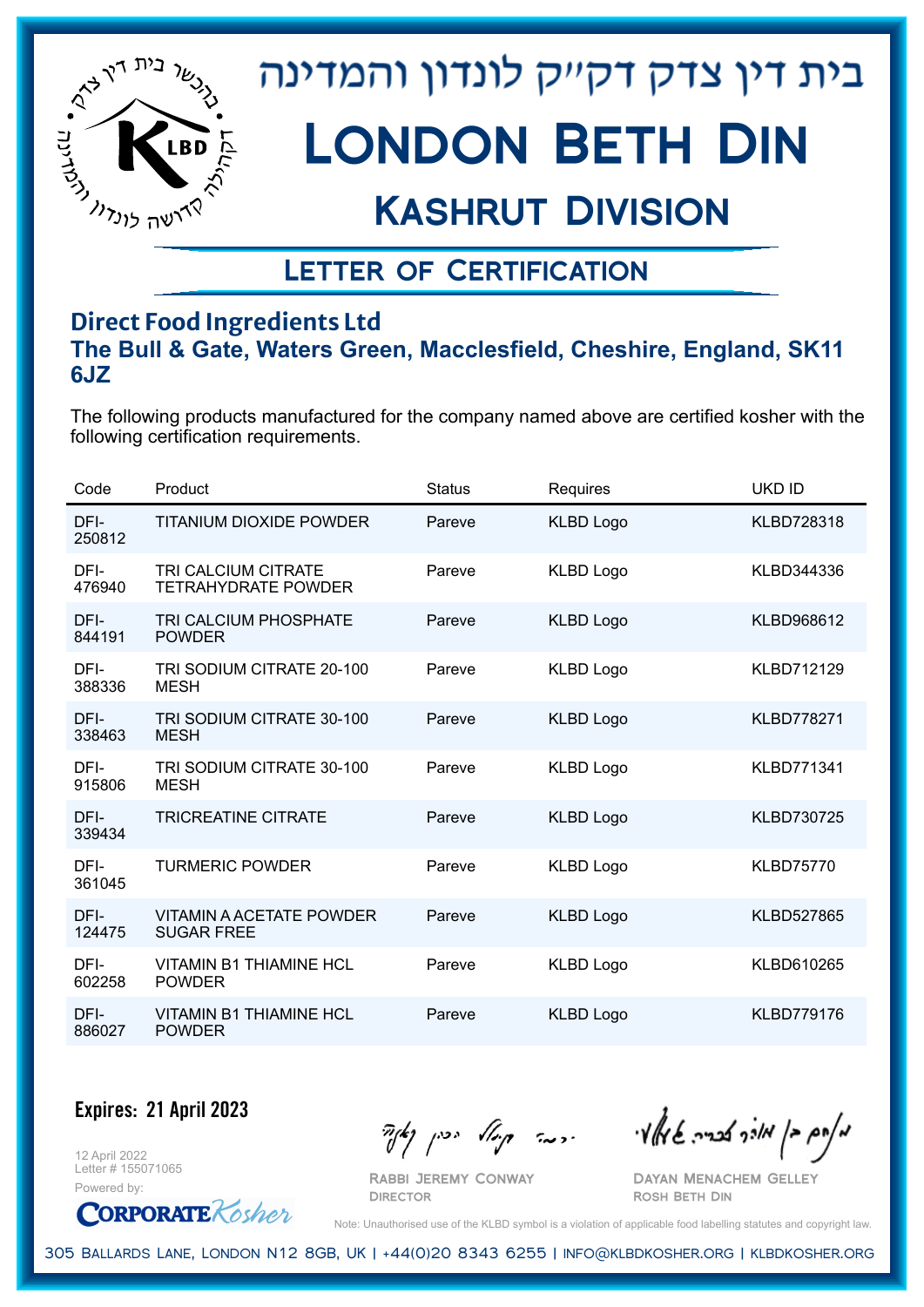

## Kashrut Division

### Letter of Certification

### **Direct Food Ingredients Ltd The Bull & Gate, Waters Green, Macclesfield, Cheshire, England, SK11 6JZ**

The following products manufactured for the company named above are certified kosher with the following certification requirements.

| Code           | Product                                          | <b>Status</b> | Requires         | UKD ID            |
|----------------|--------------------------------------------------|---------------|------------------|-------------------|
| DFI-<br>211083 | <b>VITAMIN B1 THIAMINE HCI</b><br><b>POWDER</b>  | Pareve        | <b>KLBD Logo</b> | KLBD734020        |
| DFI-<br>247668 | <b>VITAMIN B1 THIAMINE HCI</b><br><b>POWDER</b>  | Pareve        | <b>KLBD Logo</b> | KLBD421915        |
| DFI-<br>793295 | <b>VITAMIN B1 THIAMINE</b><br>MONONITRATE 98% DC | Pareve        | <b>KLBD Logo</b> | KLBD232148        |
| DFI-<br>380235 | VITAMIN B12 CYANOCOBALAMIN                       | Pareve        | <b>KLBD Logo</b> | <b>KLBD597395</b> |
| DFI-<br>658872 | <b>VITAMIN B12 METHYLCOBALAMIN</b>               | Pareve        | <b>KLBD Logo</b> | KLBD265345        |
| DFI-<br>609618 | <b>VITAMIN B12 PURE</b><br>(CYANOCOBALAMIN)      | Pareve        | <b>KLBD Logo</b> | KLBD438457        |
| DFI-<br>747386 | <b>VITAMIN B2 RIBOFLAVIN POWDER</b>              | Pareve        | <b>KLBD Logo</b> | KLBD606515        |
| DFI-<br>846007 | <b>VITAMIN B3 NICOTINAMIDE</b>                   | Pareve        | <b>KLBD Logo</b> | <b>KLBD817007</b> |
| DFI-<br>944570 | <b>VITAMIN B5 CALCIUM</b><br><b>PANTOTHENATE</b> | Pareve        | <b>KLBD Logo</b> | KLBD804546        |
| DFI-<br>107002 | <b>VITAMIN B6 (PYRIDOXINE HCL)</b>               | Pareve        | <b>KLBD Logo</b> | KLBD604110        |
| DFI-<br>801403 | VITAMIN B6 (PYRIDOXINE HCL)                      | Pareve        | <b>KLBD Logo</b> | KLBD303601        |

**Expires: 21 April 2023**

12 April 2022 Letter # 155071065

Powered by: **CORPORATE** Kosher

Rabbi Jeremy Conway

 $\mathcal{H}_{\mathcal{C}}$   $\mathcal{H}_{\mathcal{C}}$   $\mathcal{H}_{\mathcal{C}}$   $\mathcal{H}_{\mathcal{C}}$   $\mathcal{H}_{\mathcal{C}}$   $\mathcal{H}_{\mathcal{C}}$   $\mathcal{H}_{\mathcal{C}}$   $\mathcal{H}_{\mathcal{C}}$   $\mathcal{H}_{\mathcal{C}}$   $\mathcal{H}_{\mathcal{C}}$   $\mathcal{H}_{\mathcal{C}}$   $\mathcal{H}_{\mathcal{C}}$ 

Dayan Menachem Gelley Rosh Beth Din

Note: Unauthorised use of the KLBD symbol is a violation of applicable food labelling statutes and copyright law.

305 Ballards Lane, London N12 8GB, UK | +44(0)20 8343 6255 | info@klbdkosher.org | klbdkosher.org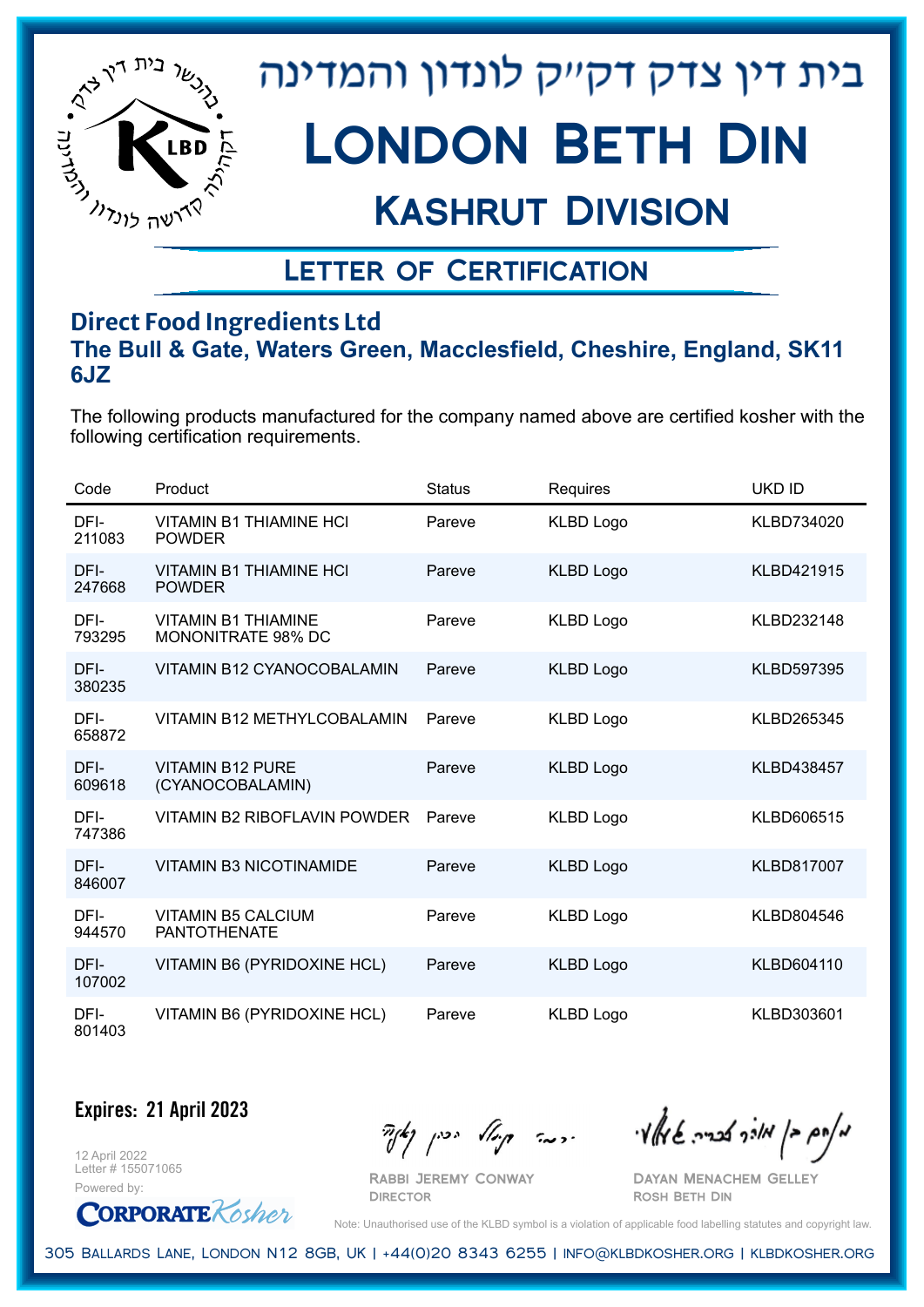

## Kashrut Division

### Letter of Certification

### **Direct Food Ingredients Ltd The Bull & Gate, Waters Green, Macclesfield, Cheshire, England, SK11 6JZ**

The following products manufactured for the company named above are certified kosher with the following certification requirements.

| Code           | Product                                           | <b>Status</b> | Requires               | <b>UKD ID</b>     |
|----------------|---------------------------------------------------|---------------|------------------------|-------------------|
| DFI-<br>436669 | <b>VITAMIN B6 PYRIDOXINE HCL</b><br><b>POWDER</b> | Pareve        | <b>KLBD Logo</b>       | KLBD861044        |
| DFI-<br>690566 | <b>VITAMIN B6 PYRIDOXINE HCL</b><br><b>POWDER</b> | Pareve        | <b>KLBD Logo</b>       | KLBD739434        |
| DFI-<br>984576 | VITAMIN D3 100,000 IU/G                           | Pareve        | <b>KLBD Logo</b>       | KLBD308642        |
| DFI-<br>208840 | VITAMIN D3 POWDER 100,000IU/G                     | Pareve        | <b>KLBD Logo</b>       | KLBD767764        |
| DFI-<br>215881 | VITAMIN E 50% CWS                                 | Pareve        | <b>KLBD Logo</b>       | KLBD666744        |
| DFI-<br>663776 | VITAMIN E 50% CWS                                 | Pareve        | <b>KLBD Logo</b>       | KLBD254284        |
| DFI-<br>348903 | <b>WHEAT GLUTEN POWDER</b>                        | Pareve        | <b>KLBD Logo</b>       | <b>KLBD50124</b>  |
| DFI-<br>735925 | <b>WHEAT GLUTEN POWDER</b>                        | Pareve        | <b>KLBD Logo</b>       | KLBD140432        |
| DFI-<br>386357 | <b>WHEY POWDER</b>                                | Dairy         | <b>KLBD Dairy Logo</b> | <b>KLBD825117</b> |
| DFI-<br>793394 | WITAFROL 7420                                     | Pareve        | <b>KLBD Logo</b>       | KLBD402504        |
| DFI-<br>111302 | WITARIX MCT 60/40 COCONUT                         | Pareve        | <b>KLBD Logo</b>       | KLBD197469        |

**Expires: 21 April 2023**

12 April 2022 Letter # 155071065



Rabbi Jeremy Conway

 $\mathcal{H}_{\mathcal{C}}$   $\mathcal{H}_{\mathcal{C}}$   $\mathcal{H}_{\mathcal{C}}$   $\mathcal{H}_{\mathcal{C}}$   $\mathcal{H}_{\mathcal{C}}$   $\mathcal{H}_{\mathcal{C}}$   $\mathcal{H}_{\mathcal{C}}$   $\mathcal{H}_{\mathcal{C}}$   $\mathcal{H}_{\mathcal{C}}$   $\mathcal{H}_{\mathcal{C}}$   $\mathcal{H}_{\mathcal{C}}$   $\mathcal{H}_{\mathcal{C}}$ 

Dayan Menachem Gelley Rosh Beth Din

Note: Unauthorised use of the KLBD symbol is a violation of applicable food labelling statutes and copyright law.

305 Ballards Lane, London N12 8GB, UK | +44(0)20 8343 6255 | info@klbdkosher.org | klbdkosher.org